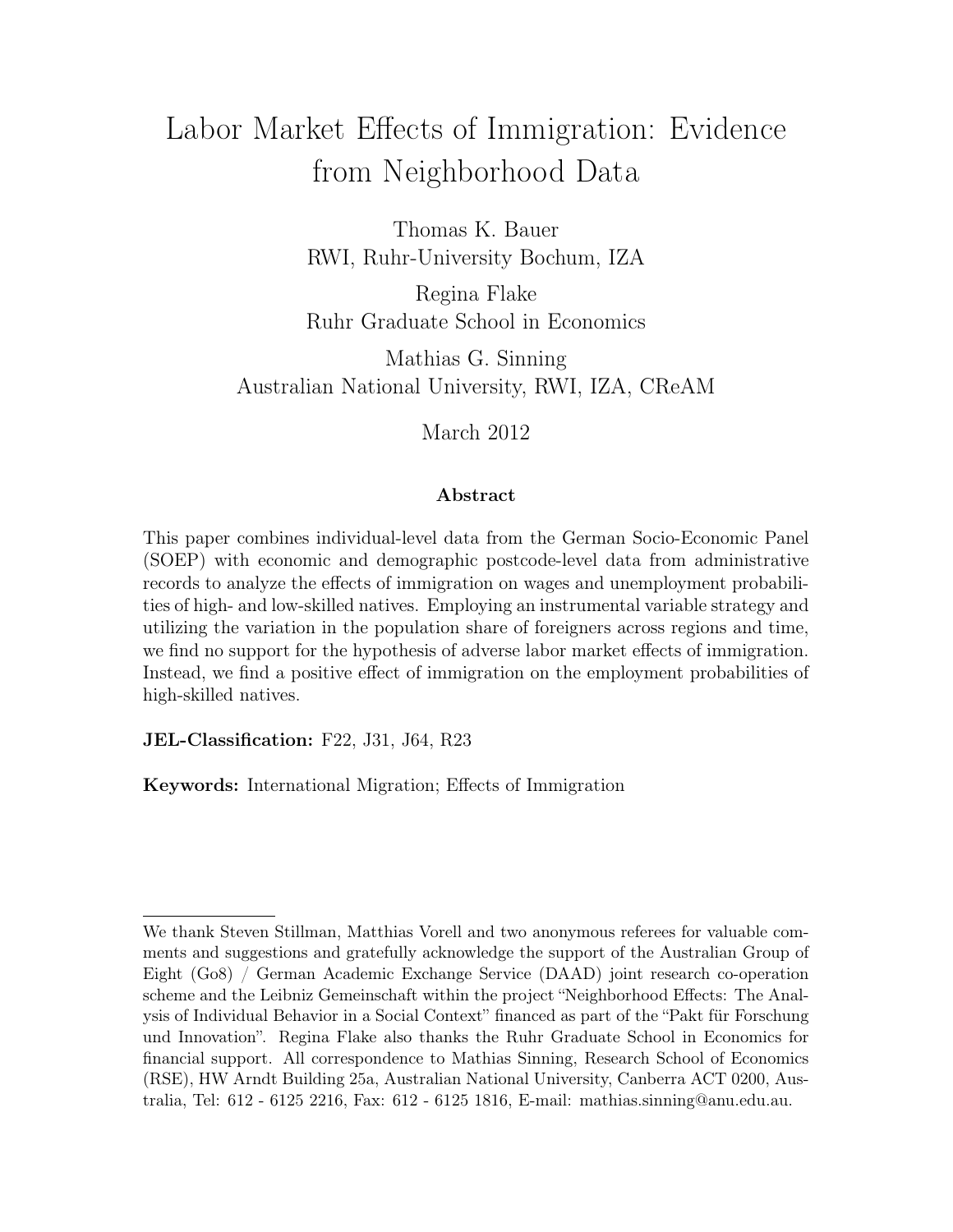#### 1 Introduction

The abolition of the restrictions on free labor mobility between the new Eastern European members of the European Union (EU) and Germany in May 2011 raises severe concerns among policy makers and the public about potential negative labor market effects for natives in reaction to an expected increased inflow of workers from these countries. The introduction of sector-specific minimum wages since 1997 is a direct preparative to avoid potential downward pressure on natives' wages when Eastern European workers will eventually take advantage of the new freedom to work in Germany. The public discussion, however, typically disregards the existing empirical evidence on the labor market effects of migration. Although simple theoretical models suggest that an increase in labor supply due to immigration may result in lower wages and/or higher unemployment of natives if they are perfect substitutes to the immigrants, empirical studies typically conclude that immigration has economically irrelevant or no effects on wages and employment of natives (Friedberg and Hunt, 1995; LaLonde and Topel, 1996; Borjas, 1999, 2003; Longhi et al., 2005; Zimmermann, 2005).

When studying labor market effects of immigration, the clustering of immigrants in ethnic communities plays a critical role. Immigrant clusters may be explained by the existence of network externalities that are beneficial for newly arriving immigrants. Living together with people who share the same language and have the same cultural background may facilitate the settlement process of immigrants because more established immigrants may help to find accommodation and work, act as a guarantor to reduce credit constraints, and reduce the stress of being exposed to a foreign culture. At the same time, ethnic clustering may also be disadvantageous, especially if networks reduce incentives to study the language of the host country (Epstein and Gang, 2010). In either case, clustering of immigrants who share the same culture may have important implications for social and economic interactions between foreign- and native-born populations.

Simple theoretical models typically neglect the fact that cultural diversity in-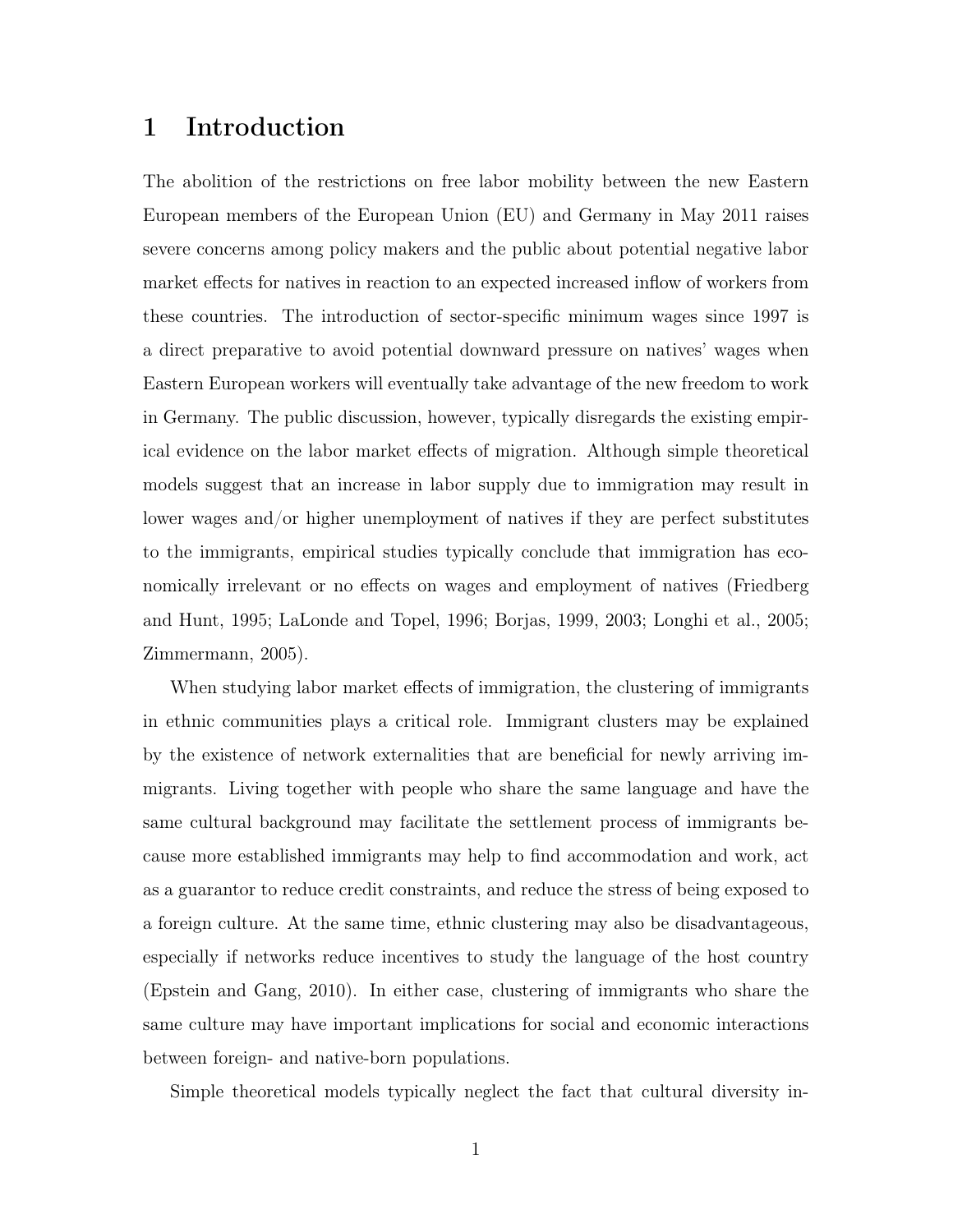duced by the inflow of migrants may have positive or negative externalities on the productivity and hence on the wages and employment probabilities of native workers (Alesina and La Ferrara, 2005; Ottaviano and Peri, 2006; Südekum et al., 2009). On the one hand, cultural diversity implies a greater diversity of skills and problem solving abilities in the labor force, which may increase efficiency in the workplace and promote innovation and creativity. On the other hand, cultural diversity may increase transaction costs at the workplace and thereby reduce productivity. However, most studies considering cultural diversity find a positive effect on the productivy of natives (Ottaviano and Peri, 2006; Südekum et al., 2009).

Within this strand of the literature, studies have used regional variation in the population share of immigrants to estimate the labor market effects of immigration and addressed the problem of non-random location choices of immigrants by using instrumental variables or natural experiments (Bartel, 1989; Card, 1990; Altonji and Card, 1991; Hunt, 1992; Munshi, 2003; Card, 2005). While this literature has focused predominantly on immigration to the U.S., less is known about the consequences of immigration into major European immigration countries. Empirical evidence for the U.S., however, cannot be transferred to European countries, because source countries and policies used to shape the structure of immigration differs considerably between the U.S. and Europe. In addition, labor market conditions in the U.S. are very different from those of many European countries. In particular, it appears likely that employment rather than wage effects of immigration are more important in European labor markets because of relatively stronger unions and more rigid wage floors.

A few studies have examined the labor market effects of immigration to Germany during the 1980s and 1990s (Bauer et al., 2005). On balance, this literature has found very small or no effects of immigration on natives. Due to data limitations, most of these studies have either considered variations in the foreigner share across industries (DeNew and Zimmermann, 1994a,b; Bauer, 1997; Winter-Ebmer and Zimmermann, 1999) or used data aggregated at the regional level (Hatzius, 1994; Pischke and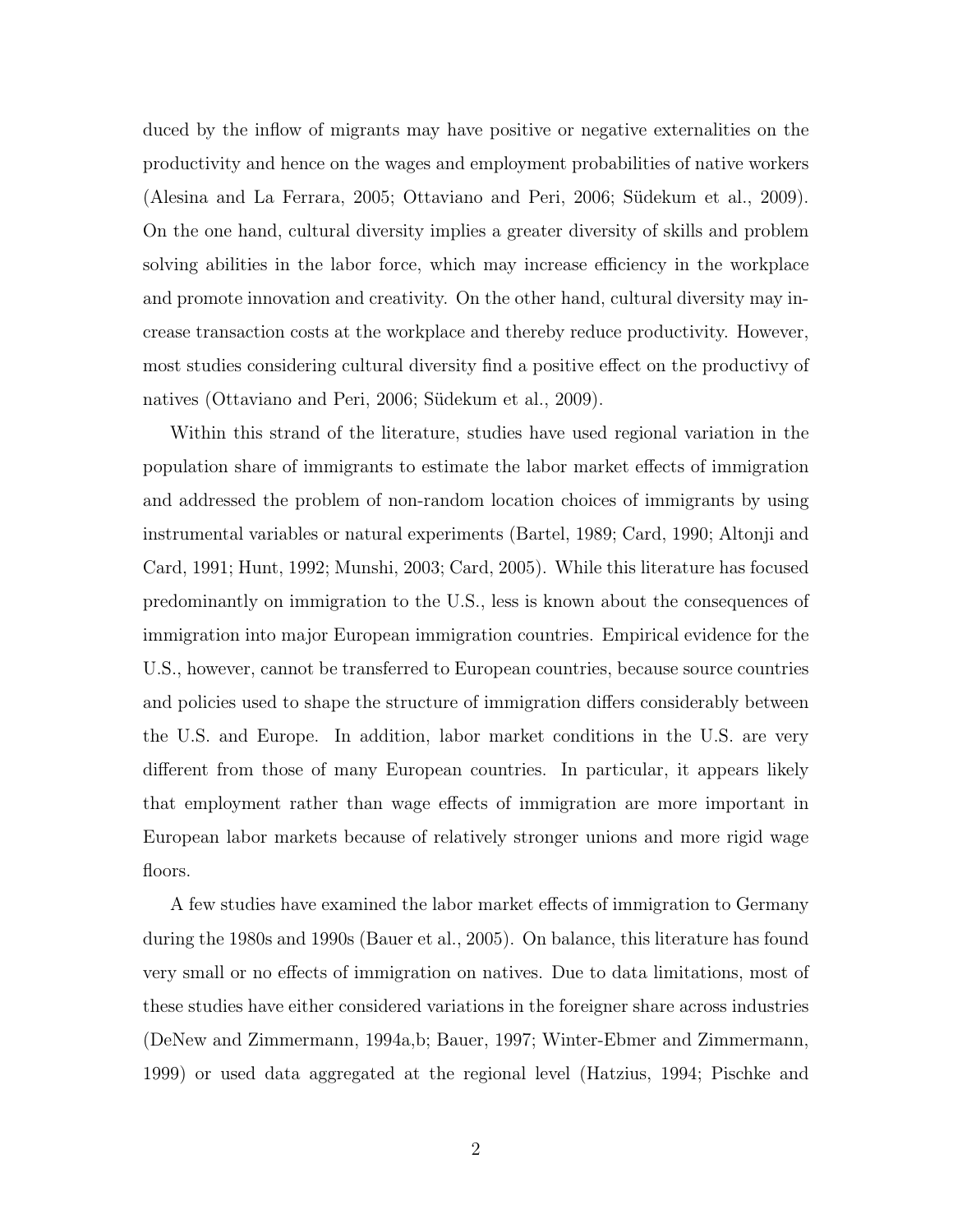Velling, 1997; D'Amuri et al., 2010; Glitz, 2011) to estimate the labor market effects of immigration. This paper also utilizes regional variation in the population share of foreigners to estimate individual labor market outcomes taking advantage of a new data source that allows us to combine individual-level data from the German Socio-Economic Panel (SOEP) with economic and demographic postcode-level data from administrative records for the years 2000 to 2005.

We use the regional share of old buildings at the beginning of the 1960s as an instrument for the regional share of foreigners to avoid potentially biased estimates due to the non-random location choice of migrants. Since many old buildings were destroyed during and after the Second World War (WWII), especially in industrial regions that have become the home of millions of (so-called) "guest workers" since the 1960s, the share of old buildings constitutes an excellent instrument for the purpose of our analysis.

Our empirical findings indicate that immigration to Germany had no adverse effects on labor market outcomes of German natives during the early 2000s. Specifically, we find no effect of immigration on wages of both low- and high-skilled German workers. Since minimum wages or social security levels could have prevented wages of native-born workers from falling, immigration could have had adverse employment effects. However, we find no effect of immigration on the employment probability of low-skilled natives and even observe a positive effect of immigration on the employment probability of high-skilled natives, suggesting that immigrants constitute complements for high-skilled native-born workers in the German labor market.

#### 2 Data

Our empirical analysis employs a unique confidential dataset, which combines two data sources: longitudinal individual data from the German Socio-Economic Panel (SOEP) and process-generated data from the federal employment office, provided by the research data centre of the federal employment agency at the Institute for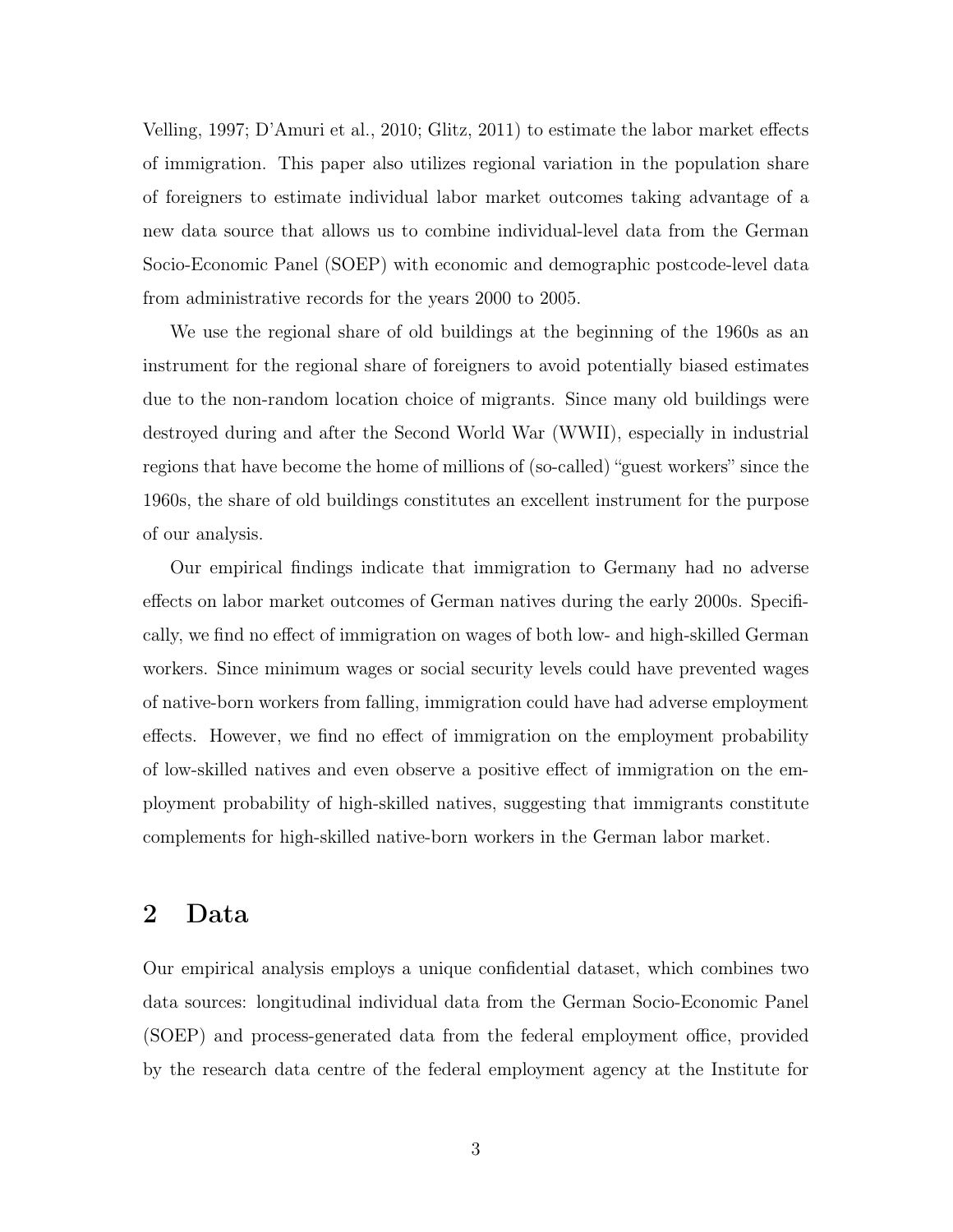Employment Research.<sup>1</sup> The latter is taken from the official employment and unemployment registers and provides aggregate information on the employment status, age, gender, educational level, and nationality of the individuals in a postcode area.

We use the administrative data to calculate the regional share of foreigners in the labor force for the period from 2000 to 2005.<sup>2</sup> We are particularly interested in estimating the effect of changes in the regional share of foreigners on labor market outcomes of German natives. We further construct the unemployment rate, the share of untrained workers, the share of workers with a university degree and the respective shares of workers aged 20 to 30 and 50 to 65 years, which constitute relevant control variables in our analysis.

Since administrative boundaries like postcode areas, community or county boundaries do not necessarily coincide with labor market activities, we consider local labor markets defined by Kropp and Schwengler (2008) as an appropriate regional level of aggregation. The delineation of the labor markets are based on the structure of commuter flows between counties in 2005 using graph theory. These local labor markets capture actual commuter linkages much better than administrative boundaries. In our sample this leads to an aggregation of the 1,682 postcode regions into 103 local labor markets with an average population of 690,000 inhabitants.

The SOEP is a longitudinal study of private households, which started in 1984 and samples more than 20,000 persons each year, including Germans, foreigners and recent immigrants. The study contains information on socioeconomic and demographic characteristics, household composition, labor market biographies, etc. We use this data source to construct our outcome measures and relevant socioeconomic characteristics. Wages and unemployment status constitute the dependent variables of our analysis. Socioeconomic characteristics include the potential labor market experience of the individuals and its square, a dummy variable for the marriage sta-

<sup>1</sup>The combined "German Neighborhood SOEP" is a joint project of the Research Data Centre (FDZ) at the Institute for Employment Research (IAB), the DIW and the Rheinisch-Westfälisches Institut für Wirtschaftsforschung (RWI) financed by the Leibniz-Gemeinschaft. See Bauer et al. (2011) for a detailed description of the dataset.

<sup>2</sup>Unfortunately, we do not observe ethnicity and educational composition of foreigners.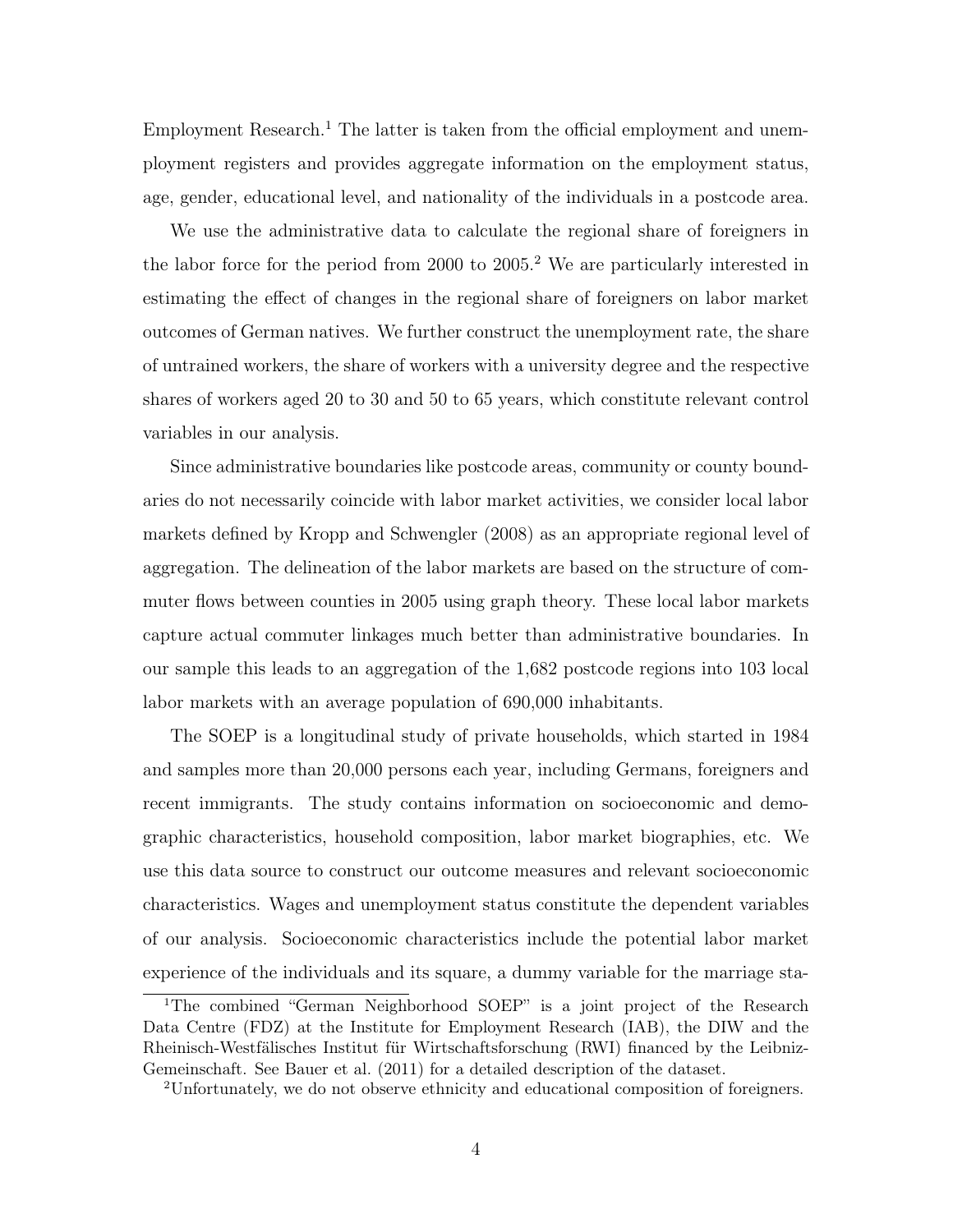tus, dummy variables indicating the educational level (no degree, technical degree, intermediate degree, secondary degree, upper secondary degree, other degree), and a dummy variable indicating part-time employment.

Since access to the administrative records is currently only available for the years 2000 to 2005, our analysis is restricted to this period. We further restrict our sample to West Germany (including East and West Berlin) because the share of the immigrant population residing in East Germany outside of Berlin is very small. Our analysis further focuses on native-born men aged 16 to 65 years in the labor force, i.e. regularly full- or part-time employed and currently registered unemployed persons. Our sample does not include self-employed, persons serving in the armed forces, individuals undertaking vocational training and marginally employed. After excluding observations with missing values on one of the relevant variables, the pooled sample includes 13,755 person-year-observations of 4,043 individuals.<sup>3</sup>

Table 1 shows some descriptive statistics for the total sample used in our empirical analysis. We differentiate between low-skilled and high-skilled individuals based on their school-leaving degrees, with low-skilled being defined as persons who dropped out of school, hold a secondary school degree or a non-specified other degree, and high-skilled being defined as persons holding at least an intermediate school degree, a degree from technical school or an upper secondary school degree. The average age of the individuals in our sample is 42 years. While low-skilled persons have on average 10 years of education, the respective number for high-skilled persons is 14 years. The share of currently registered unemployed persons accounts for 5.4% among highskilled persons and is almost three times larger among low-skilled persons (14.1%). We generate the hourly wages by dividing the monthly gross labor income by the working hours in the respective month. The average wages of low- and high-skilled

<sup>3</sup>The SOEP data used in this paper were extracted using the Add-On package Panel-Whiz v2.0 (Nov 2007) for Stata. PanelWhiz was written by Dr. John Haisken-DeNew (john@panelwhiz. eu). The PanelWhiz generated DO file to retrieve the SOEP data used here and any PanelWhiz Plugins are available upon request. Any data or computational errors in this paper are our own. Haisken-DeNew and Hahn (2010) describe PanelWhiz in detail.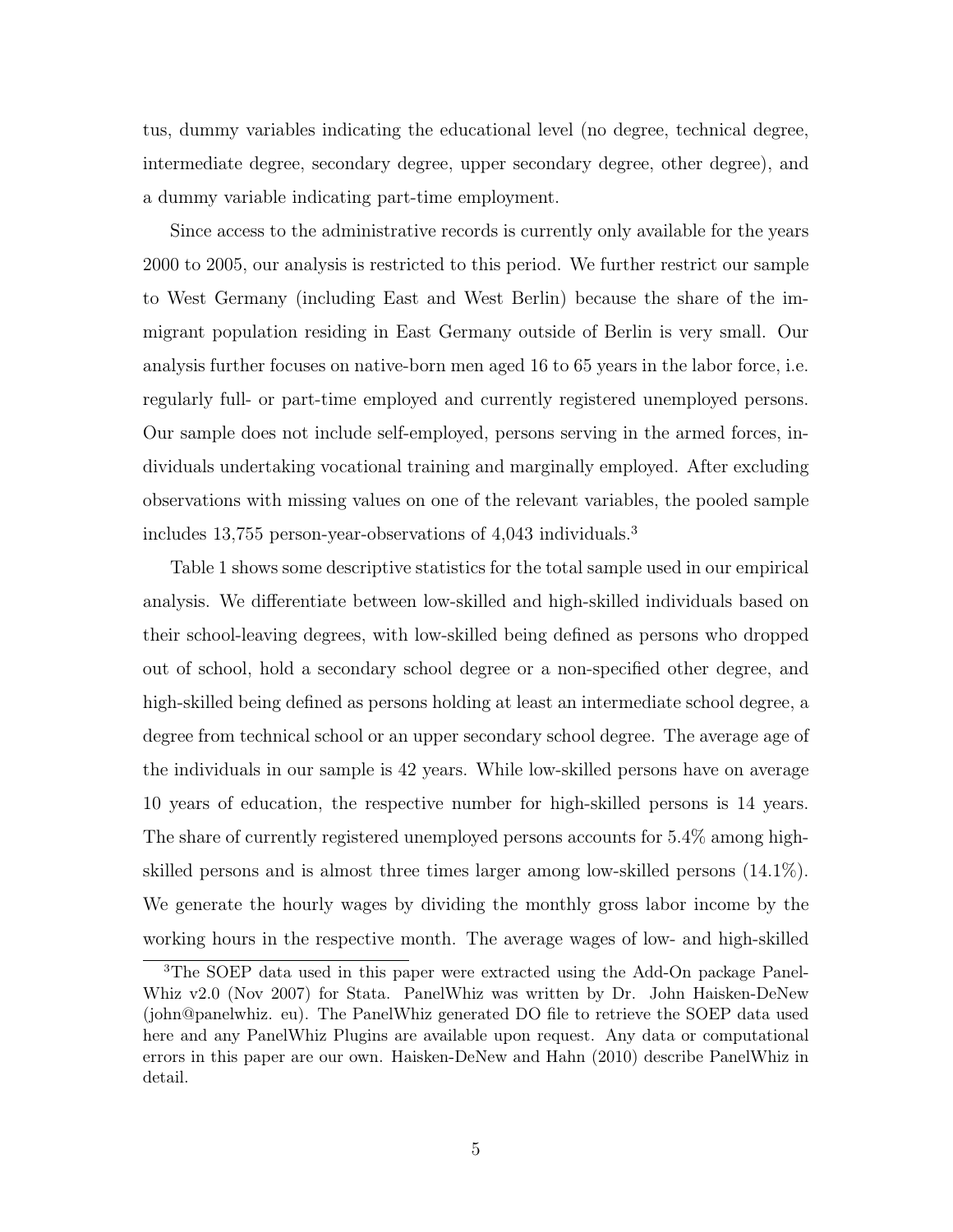workers are  $14.77 \in \text{and } 17.75 \in$ , respectively.

The share of foreigners in the labor force, i.e. the share of employed and unemployed foreigners of the working population in the labor market, is around 11.5%, 11.2% for low-skilled and 11.8% for high-skilled individuals. The average unemployment rate in the local labor markets is 8.4%. The average share of 20 to 30 year old workers is 22% and the share of 50 to 65 year old workers is 23%. There are no differences in the demographic composition of the neighborhoods of low- and high-skilled workers, while the educational composition differs slightly. Low-skilled persons live on average in regions with a larger share of untrained workers (16.1% compared to 15.7%) and a lower share of workers with a university degree (8.1% compared to 8.7%) than high-skilled persons. Table 1 also reveals that low-skilled individuals live in more densely populated regions.

#### 3 Identification Strategy

Our empirical analysis is based on a linear regression model that relates the labor market outcome  $y_{ijt}$  of individual  $i$   $(i = 1, ..., N)$  residing in region  $j$   $(j = 1, ..., J)$ at time t  $(t = 1, ..., T)$  to a vector of individual-specific characteristics  $X_{it}$  (such as educational attainment and potential labor market experience), neighborhood characteristics  $Z_{jt}$  (such as the local unemployment rate and the population density) and a variable  $I_{jt}$  measuring the share of foreigners in the labor force of the region:

$$
y_{ijt} = \beta_0 + X_{it}\beta_1 + Z_{jt}\beta_2 + \beta_3 I_{jt} + \theta_j + \lambda_t + \varepsilon_{ijt}.
$$
 (1)

The model contains regional fixed effects  $\theta_j$  which capture interregional differentials in the local labor markets that do not change over time. The model further includes time fixed effects  $\lambda_t$ , which pick up average changes in y over time that do not vary across regions. After including region and time fixed effects, the parameter  $\beta_3$ captures changes in the outcome variable that are due to changes in the share of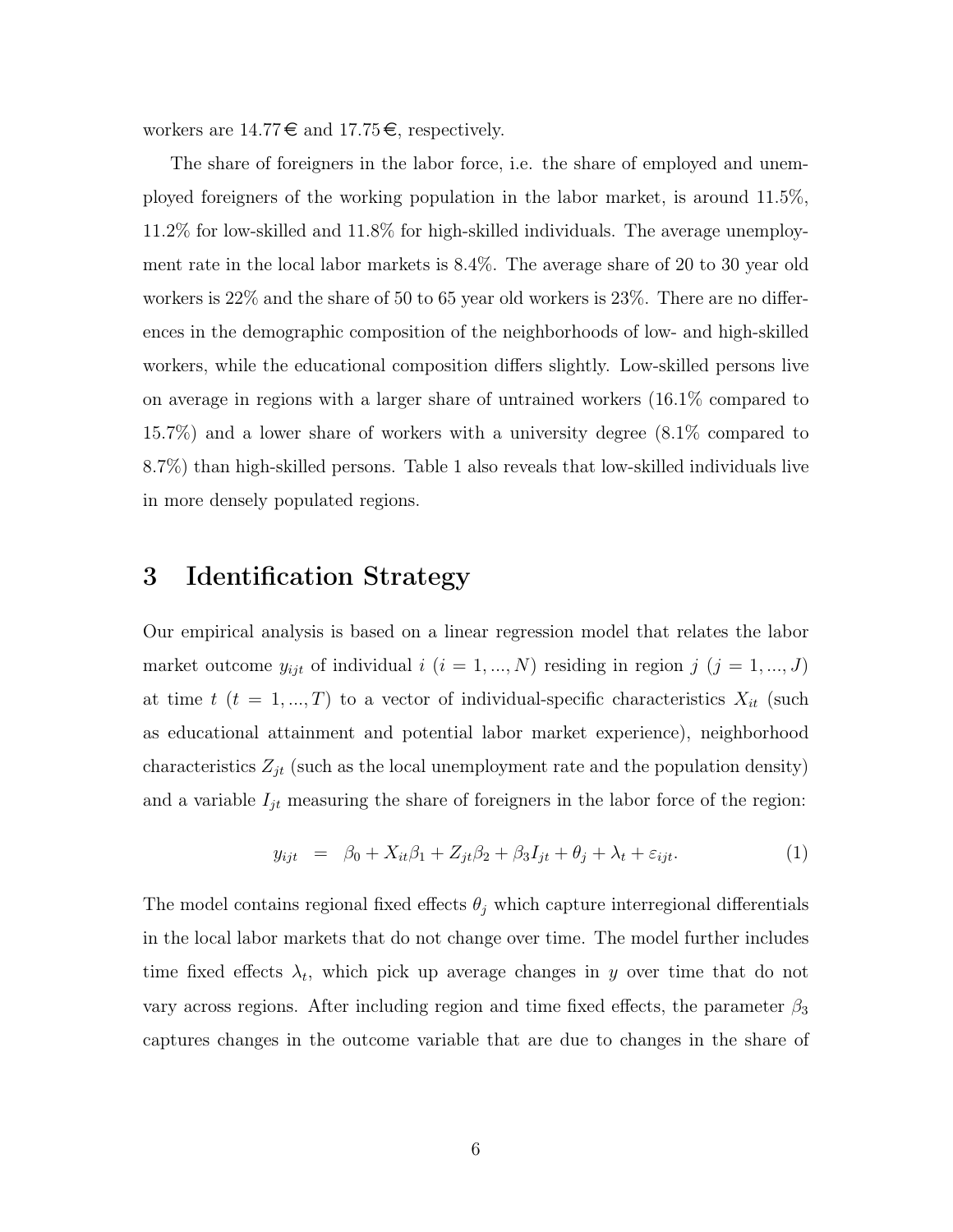foreigners in that region.<sup>4</sup>

We may only obtain an unbiased OLS estimate of the parameter  $\beta_3$  if  $E(\varepsilon_{ijt}|I_{jt}) =$ 0, which is unlikely because location choices of immigrants depend on unobserved wage determinants captured by  $\varepsilon$ . For example, when estimating equation (1) by OLS, we may find an insignificant or positive effect of immigration on natives' wages even if the true effect is negative, because the estimate of  $\beta_3$  is upward biased due to immigrants migrating predominantly to high-wage regions.

In the literature, the endogeneity of the location choice of migrants is often addressed by either using quasi-experimental evidence from placement policies (Borjas, 2000; Edin et al., 2003) or by employing instrumental variable (IV) strategies using the lagged share of migrants as an instrument for the current share of migrants (Hatzius, 1994; Altonji and Card, 1991; Danzer and Yaman, 2010). The rationale behind the latter is that migrants tend to settle where already former migrants have settled and that the (observed and unobserved) factors which have attracted former migrants do not influence the labor market outcomes of migrants nowadays.<sup>5</sup>

As we do not have data on the past share of foreigners on an adequately disaggregated level, we use an alternative instrument which however follows the same rationale. We use the following reduced form equation:

$$
I_{jt} = \gamma_0 + X_{it}\gamma_1 + Z_{jt}\gamma_2 + \gamma_3 IV_{jt} + \theta_j + \lambda_t + \eta_{ijt}, \qquad (2)
$$

where  $IV_{jt}$  is the 1961 average share of old buildings constructed before 1870 in region j (Statistisches Bundesamt Wiesbaden, 1961). Even though the share of old buildings in 1961 is time-invariant, the data structure induces a temporal variation of the instrument, which permits the inclusion of region fixed effects. Our instrument

<sup>&</sup>lt;sup>4</sup>This model is comparable to the empirical approaches employed by Card and Krueger (1992) and Friedberg (2001).

<sup>&</sup>lt;sup>5</sup>There are many potential beneficial network externalities which may lead to cultural clustering of immigrants (Gross and Schmidt, 2003; Epstein and Gang, 2010). Co-ethnics may provide new immigrants with information on labor and housing markets, potential employers may already be familiar with the foreign culture and therefore better able to evaluate potential foreign employees, and there may be a better provision of ethnic goods (food, newspaper, etc.) which may reduce the need for assimilation to the foreign culture.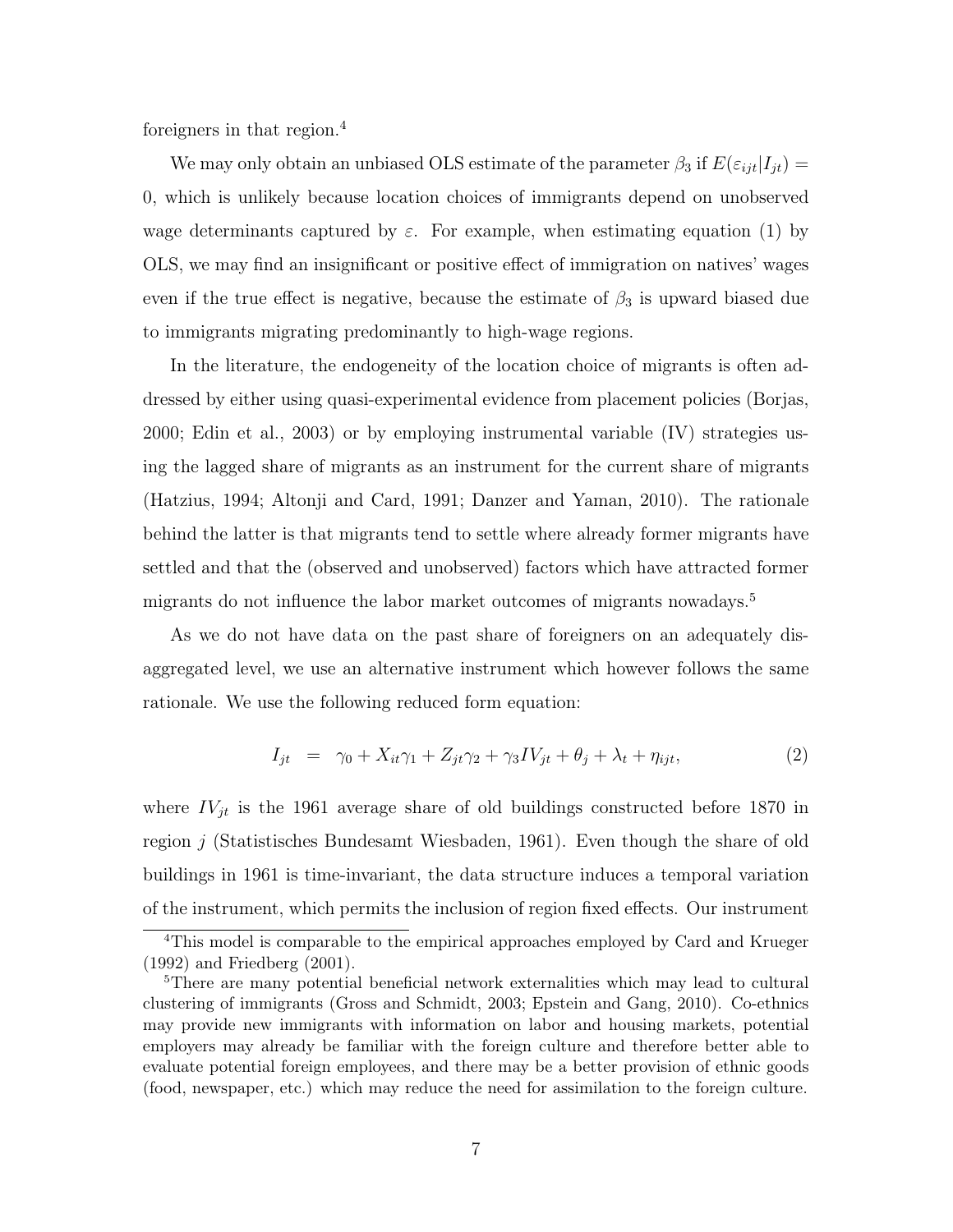varies over time because we use county level data to generate the average share of old buildings at a higher level of aggregation (see Section 2). Since we use an unbalanced panel, our sample covers different counties in different years. We calculate the average regional share of old buildings based on the counties that are observed in our sample in the respective year. Therefore, the average share of old buildings in a region varies over time because it depends on the availability of county level data.

Our identification strategy will deliver consistent estimates of the effect of immigration on labor market outcomes if (i) the instrument is correlated with the share of foreigners in the labor force and (ii) if the only channel through which the instrument affects recent labor market outcomes is its effect on the regional distribution of foreigners. The 1961 share of buildings constructed before 1870 seems to explain the regional distribution of foreigners in Germany because it is highly correlated with the past share of foreigners in the respective region. Many old buildings were destroyed during the WWII, especially in industrial regions. The post-war years were characterized by reconstruction. This process was accompanied by further destruction of old buildings because some cities restructured whole districts such as city centres.

During the 1950s and 1960s, the so-called "German economic miracle" had a great impact on the development of German cities. Economic recovery and strong population growth led to industrial expansion and the construction of many new buildings (Bundesamt für Bauwesen und Raumordnung, 2000). To meet the shortage of low-skilled labor in these regions, the German government started to recruit foreign workers. Immigration to Germany was dominated by guest workers from Southern Europe until the early  $1970s<sup>6</sup>$ . The large influx of immigrants into industrial regions determined location choices of subsequent immigrant cohorts, even though the ethnic composition of the immigrant population as well as the sectoral structure of the region have changed substantially over time (see Bauer et al., 2005). Since labor migrants typically moved into regions where most of the buildings were destroyed during and after WWII, we expect a negative correlation between the regional share

<sup>6</sup>See Bauer et al. (2005) for a detailed description of the German guest worker policy.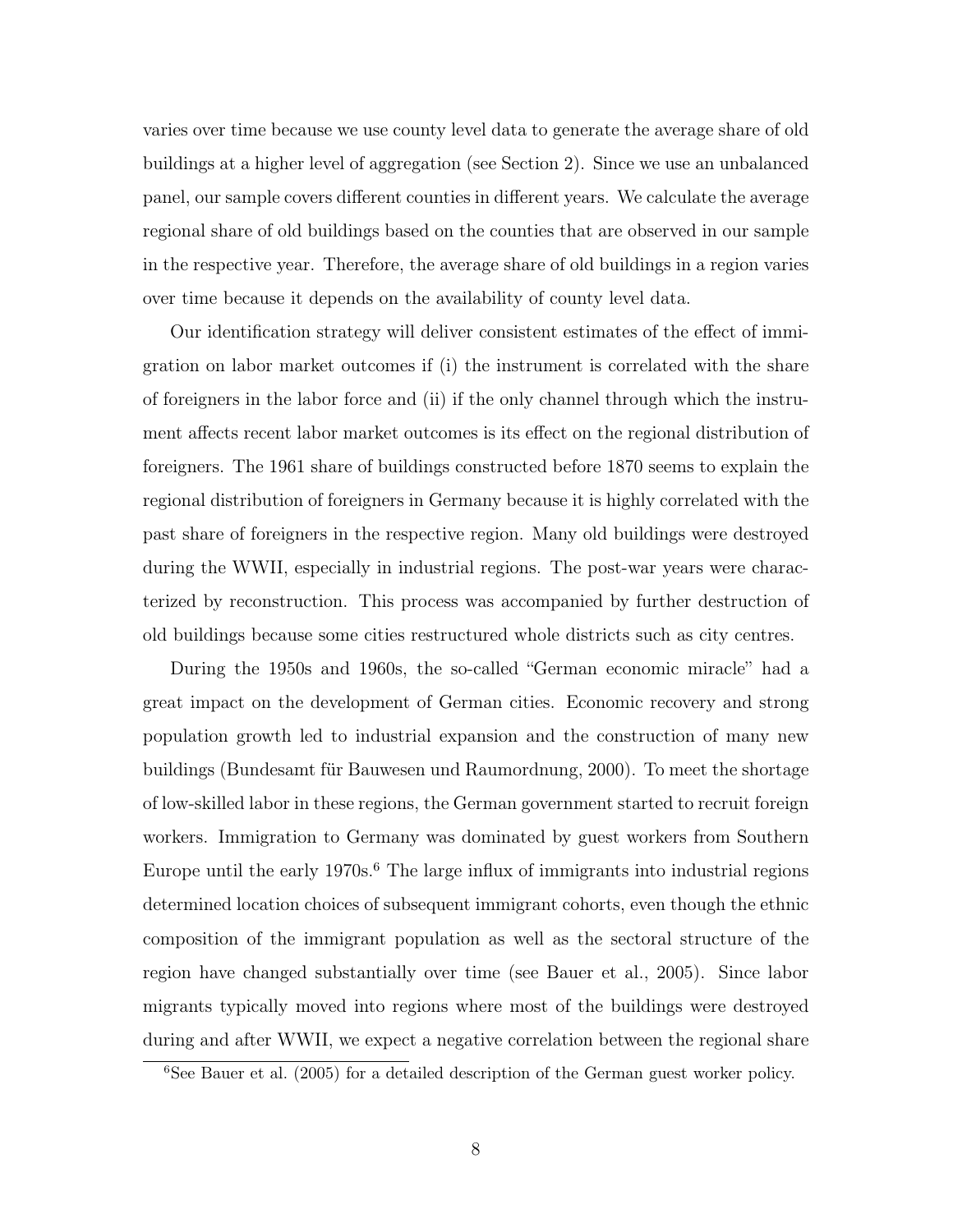of foreigners and the share of old buildings.

Figure 1 describes the relationship between our instrument and the share of foreigners in the neighborhood. Since industrial regions exhibit a higher population density than non-industrial regions, it is necessary to weight the observed values accordingly.<sup>7</sup> We use the population density within a local labor market to weight our observations. The population density presented in Figure 1 is described by the size of a circle for each region. We find that the share of old buildings is generally higher in regions with low population densities, i.e. the circles are very small for higher values of the instrument. Moreover, since many old buildings were destroyed in industrial regions where most of the guest workers settled down, we observe a negative relationship between the share of foreigners in the labor force and the share of old buildings, in particular for the subsample of low-skilled persons.<sup>8</sup>

Although we cannot test our exclusion restriction, it seems unlikely that the share of old buildings had an effect on the determinants of recent labor market outcomes other than the regional distribution of immigrants. A violation of the exclusion restriction would require that local labor market conditions remained relatively constant over time.<sup>9</sup> In addition, the imprecision of our instrument resulting from variations in observed counties within regions generates additional randomness, which makes a systematic relation between recent labor market outcomes and the instrument even more unlikely.

When analyzing the effects of aggregate variables on micro units, we have to account for the possibility of a within-group correlation of random disturbances.

<sup>7</sup>The population density is defined as the population size of a region divided by its area measured in  $km^2$ .

<sup>8</sup>The coefficients of the underlying regressions are negative and significant in the full sample as well as in the subsample of low-skilled persons.

<sup>9</sup>Using data from the regional file of the IAB employment sample for the years 1975 to 2000, we observe that while the sectoral structure of employment changed in West-German regions, the share of foreigners stayed relatively constant. Specifically, average employment in the industry (service) sector steadily declined (increased) from 65% to 54% (30% to 43%), while the share of foreigners remained constant around 9-10%. We observe a particularly strong sectoral change in North-Rhine Westphalia, where the share of persons employed in the service sector almost doubled. Dietz (1988) reports similar results for the period 1974 to 1986.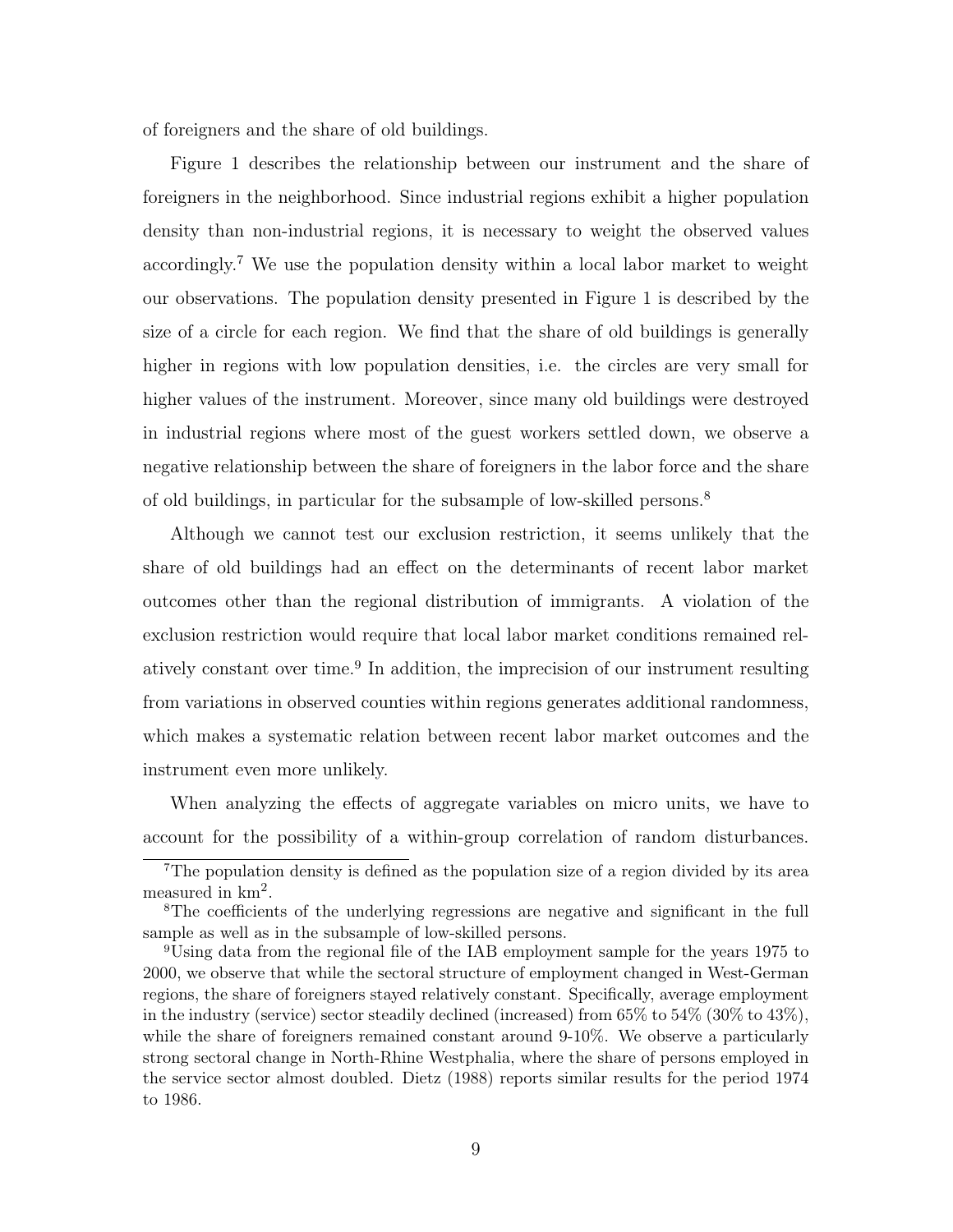Since individuals residing in the same local labor market share the same observable characteristics on an aggregate level, they may also share unobservable characteristics that lead to correlated errors. As a result, the standard errors of our parameter estimates may be biased downward. Moulton (1990) provides a detailed description of this problem. In our empirical analysis, we estimate cluster-robust standard errors at the regional level.

#### 4 Results

Table 2 presents the estimates of the basic linear wage and unemployment regression with neighborhood characteristics. Our main variable of interest is the share of foreigners in the local labor market. The coefficients of the individual socioeconomic characteristics of the wage regression presented in Table 2 have the expected signs. We observe positive but decreasing returns to potential labor market experience, married men receive higher wages, and part-time employed persons have significantly lower wages. While having no school degree or any other degree does not significantly affect the wages of employed persons compared to having a secondary school degree, persons with a technical, an intermediate or an upper secondary degree have significantly higher wages.

Turning to the regional characteristics, our results indicate that the regional share of foreigners has no significant impact on wages of native-born workers. The coefficient is positive but not significantly different from zero. Moreover, neither the unemployment rate nor the educational and demographic composition of the labor force in the local labor market have a significant effect on wages.

Table 2 also includes the estimates of the unemployment regressions. Again, the coefficients of the socioeconomic characteristics have the expected signs. Potential labor market experience, being married and having a school-leaving degree above a secondary school degree reduce the probability of being unemployed significantly. Persons who dropped out of school and those who do not have a school degree exhibit significantly higher unemployment probabilities than persons with a secondary de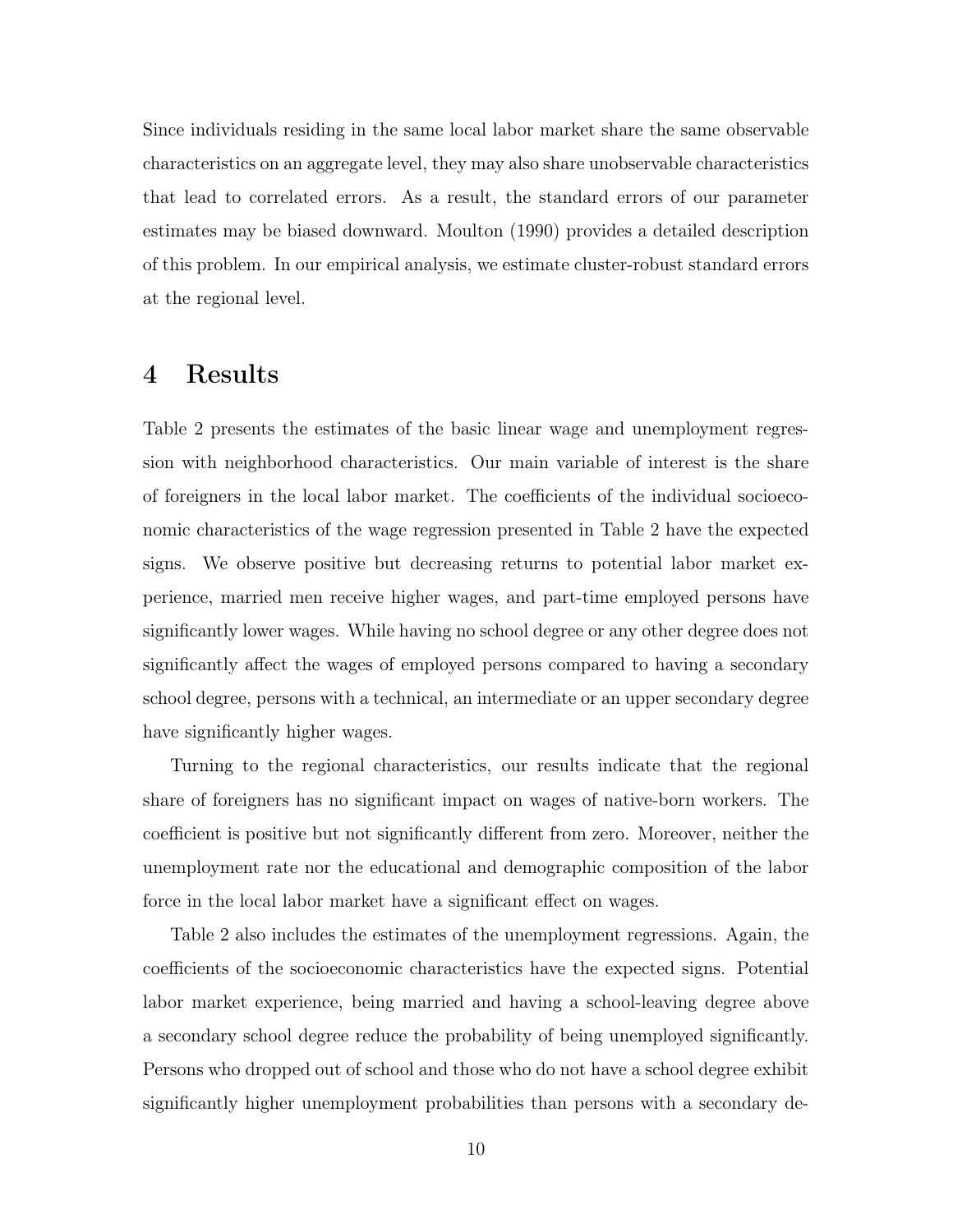gree. The coefficient of the share of foreigners is negative and significant, suggesting that immigration increases the employment probabilities of natives. This result could indicate that German natives and foreigners are complements in the labor market. Again, the remaining regional characteristics do not have a significant impact on the unemployment probability of natives.

To study the robustness of our results, we present the estimates of alternative model specifications in Table 3. The coefficients on the share of foreigners of the full sample in columns (3) and (6) of Table 3 are identical to those presented in Table 2. The numbers presented in columns (1) and (4) of the upper panel of Table 3 reveal that the regional share of foreigners has a positive impact on wages and a negative impact on unemployment probabilities if we do not control for socioeconomic and neighborhood characteristics. While the coefficient remains significant in the wage regression of low-skilled natives (column (1) of middle panel), the coefficient on the regional share of foreigners is not significant in the subsamples of the unemployment regression (column (4) of middle and lower panel). Controlling for additional socioeconomic characteristics reduces the magnitude of the coefficients in almost all specifications (columns (2) and (5)). Furthermore, the coefficient turns insignificant in the wage regression. The coefficient in column (3) of the upper panel remains insignificant in the wage regression after controlling for neighborhood characteristics (see also Table 2). In the unemployment regression, the corresponding coefficient (column (6) of upper panel) remains basically unchanged and significant at the 5%-level. However, the coefficient of the share of foreigners is not significant in the two subsamples. Overall, the results highlight the importance of controlling for both socioeconomic and neighborhood characteristics when using regional variation to analyze labor market effects of immigration.

There are several possible explanations for the positive effect of immigration on the employment probability of native-born workers. First, this positive effect may either be the result of high-skilled native-born workers and foreigners being complements or of positive externalities (like knowledge spillovers) in the labor market.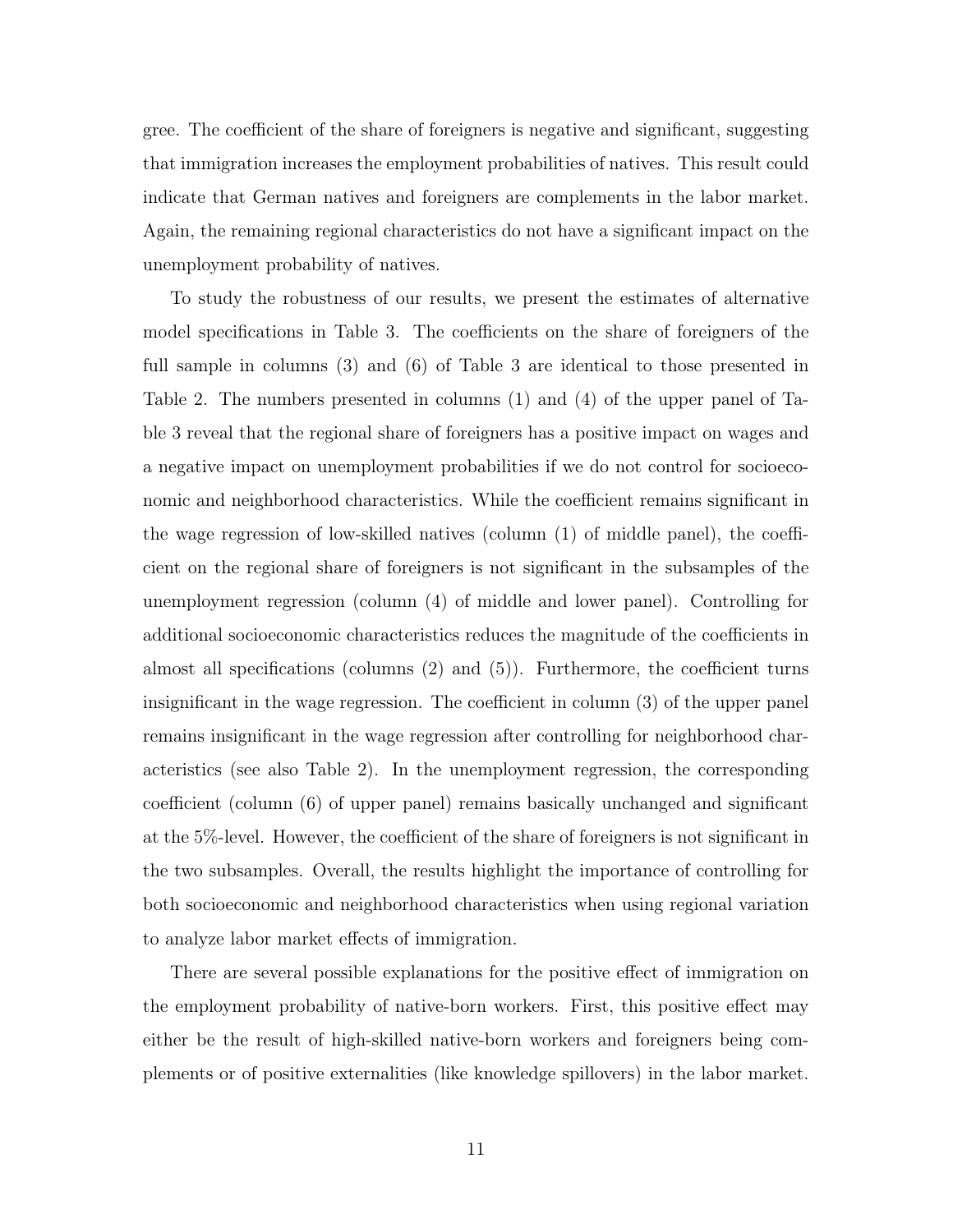Several studies support the hypothesis that cultural diversity increases the productivity of natives (e.g. Ottaviano and Peri, 2006). Second, cultural diversity induced by the inflow of foreigners in a region may have a positive impact on firm formation and thereby increase employment. Audretsch et al. (2010) show that the entrepreneurial acitivity is in particular stimulated in regions with a high level of human capital. This would explain why the employment effect is more pronounced among high-skilled natives. Finally, the positive effect may be the result of foreigners' self-selection into booming labor markets. In the latter case, the coefficient of the share of foreigners would be upward biased in the wage regression and downward biased in the unemployment regression. To deal with this potential endogeneity problem, we employ the IV approach described in the previous section, using the share of buildings in 1961 that were built before 1870 as an instrument for the regional share of foreigners.

Table 4 includes the estimates of the first stage regression of the IV model for different specifications. The numbers provide evidence for a significantly negative effect of the share of old buildings on the share of foreigners in the labor force. The effect of the instrument is remarkably stable across model specifications. The first stage F-statistic of the excluded instruments lies always above 37 for the subsample of low-skilled workers and above 76 for the subsample of high-skilled workers, indicating that our IV estimates do not suffer from a weak instrument problem.

The estimated labor market effects of immigration presented in Table 5 suggest that accounting for non-random location choices of migrants results in insignificant wage effects of immigration. The coefficients have increased in magnitude but are not significantly different from zero. This result is stable across model specifications and holds for both low- and high-skilled workers. In the unemployment regression, the coefficients have become even more negative and are still significant. The unemployment effect of immigration on high-skilled natives may be interpreted as follows: According to the Federal Statistical Office, almost 7 million foreigners were living in West Germany in 2005. 79% of them were in the labor force age and the labor force participation rate was 66% (Bundesagentur für Arbeit, 2011). Net migration to West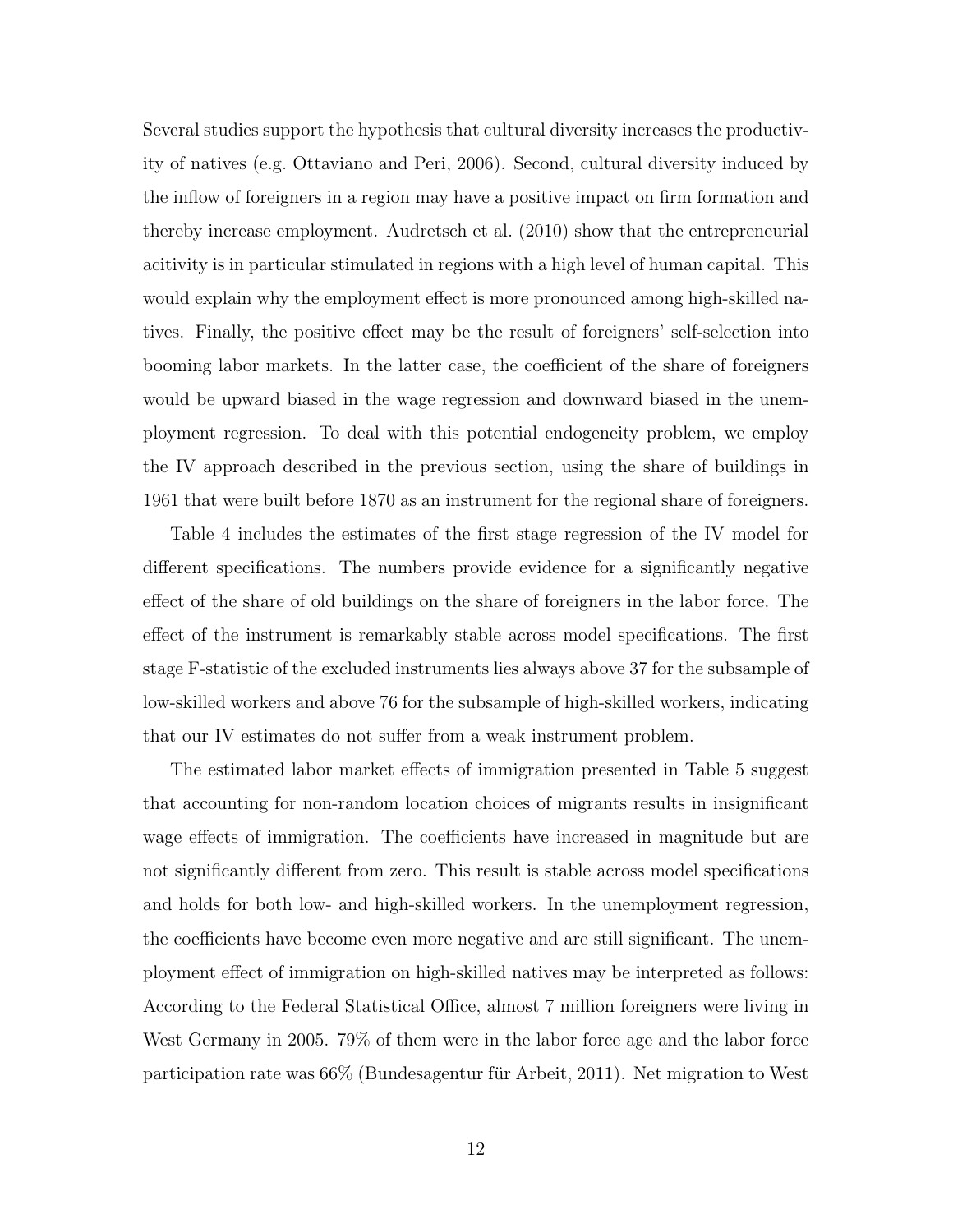Germany was +87,690. Assuming the same age distribution and labor force participation rate among newly arrived foreigners as among foreigners already residing in Germany, this corresponds to an increase in the labor force by 45,502 foreigners. Given a constant German population, the share of foreigners would have increased by 1.1%. As a result, the unemployment probability of high-skilled natives would have declined by 5.5%.

#### 5 Conclusions

This paper analyzes the impact of immigration on individual labor market outcomes of German natives. We allow the impact of immigration to differ between low- and high-skilled natives and identify the impact of immigration using the variation of the share of foreigners between regions and over time. We further address the issue of endogeneity of the location choice of immigrants by instrumenting the share of foreigners in the region with the share of old buildings at the beginning of the 1960s.

In basic OLS regressions, we do not find a significant relationship between immigration and wages of native workers, while the share of foreigners is positively related to employment. When controlling for non-random sorting of foreigners into certain labor markets, the unemployment effect increases. Our results indicate that high-skilled natives may benefit from immigration, while the unemployment effect on low-skilled natives is not significant. Furthermore, our results support the initial assumption that wage reactions are less likely in Germany due to relatively stronger unions and more rigid wage floors. The findings are in line with earlier studies for Germany which found small or no effects of immigration on labor market outcomes of German natives.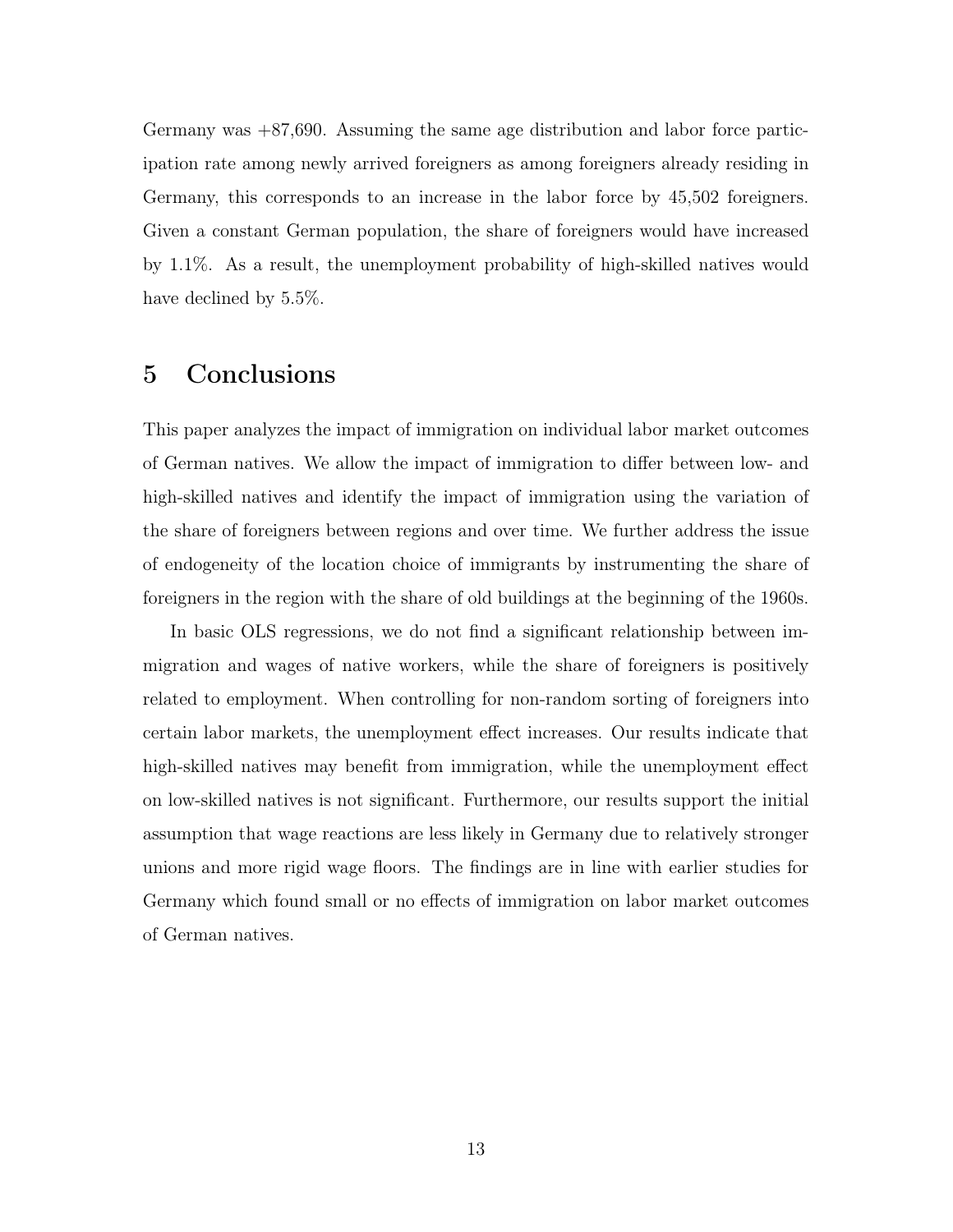### References

- Alesina, A., La Ferrara, E., 2005. Ethnic Diversity and Economic Performance, Journal of Economic Literature, 43(3): 762-800.
- Altonji, J. G., Card, D. 1991. The Effects of Immigration on the Labor Market Outcomes of Less-Skilled Natives, in J. M. Abowd and R. B. Freeman (eds.), Immigration, Trade and the Labor Market, University of Chicago Press, Chicago.
- Audretsch, D., Dohse, D., Niebuhr, A., 2010. Cultural diversity and entrepreneurship: a regional analysis for Germany, The Annals of Regional Science, 45(1): 55-85.
- Bauer, T.K. 1997. Do Immigrants Reduce Natives' Wages? Münchener Wirtschaftswissenschaftliche Beiträge, 97-05, Munich.
- Bauer, T. K., Dietz, B., Zimmermann, K. F., Zwintz, E., 2005. German Migration: Development, Assimilation, and Labor Market Effects, in K. F. Zimmermann (ed.), European Migration: What do we know?, Oxford University Press, Oxford, 197-261.
- Bauer, T. K., M. Fertig, M. Vorell, 2011. The Effect of Neighborhood Characteristics on Individual Employment Probability. Mimeo, RWI.
- Bartel, A. 1989. Where Do the New U.S. Immigrants Live? Journal of Labor Economics, 7(4), 371-391.
- Borjas, G. J., 1999. The Economic Analysis of Immigration, in O. Ashenfelter and D. Card (eds.), Handbook of Labor Economics. North Holland, 1697-1760.
- Borjas, G. J., 2000. Ethnic Enclaves and Assimilation, Swedish Economic Policy Review, 7, 89-122.
- Borjas, G. J., 2003. The Labor Demand Curve is Downward Sloping: Reexamining the Impact of Immigration on the Labor Market. Quarterly Journal of Economics, 118(4), 1335-1374.
- Bundesagentur für Arbeit. 2011. Analyse des Arbeitsmarkts für Ausländer, August 2011.
- Bundesamt für Bauwesen udn Raumordnung. 2000. Stadtentwicklung und Städtebau in Deutschland - Ein Überblick, Band5.
- Card, D., 1990. The Impact of the Mariel Boatlift on the Miami Labor Market. Industrial and Labor Relations Review, 43(2), 245-257.
- Card, D., Krueger, A.B., 1992. Does School Quality Matter? Returns to Education and the Characteristics of Public Schools in the United States. *Journal of Political Economy*, 100, 1-40.
- Card, D., 2005. Is the New Immigration Really So Bad? The Economic Journal, 115, F300-F323.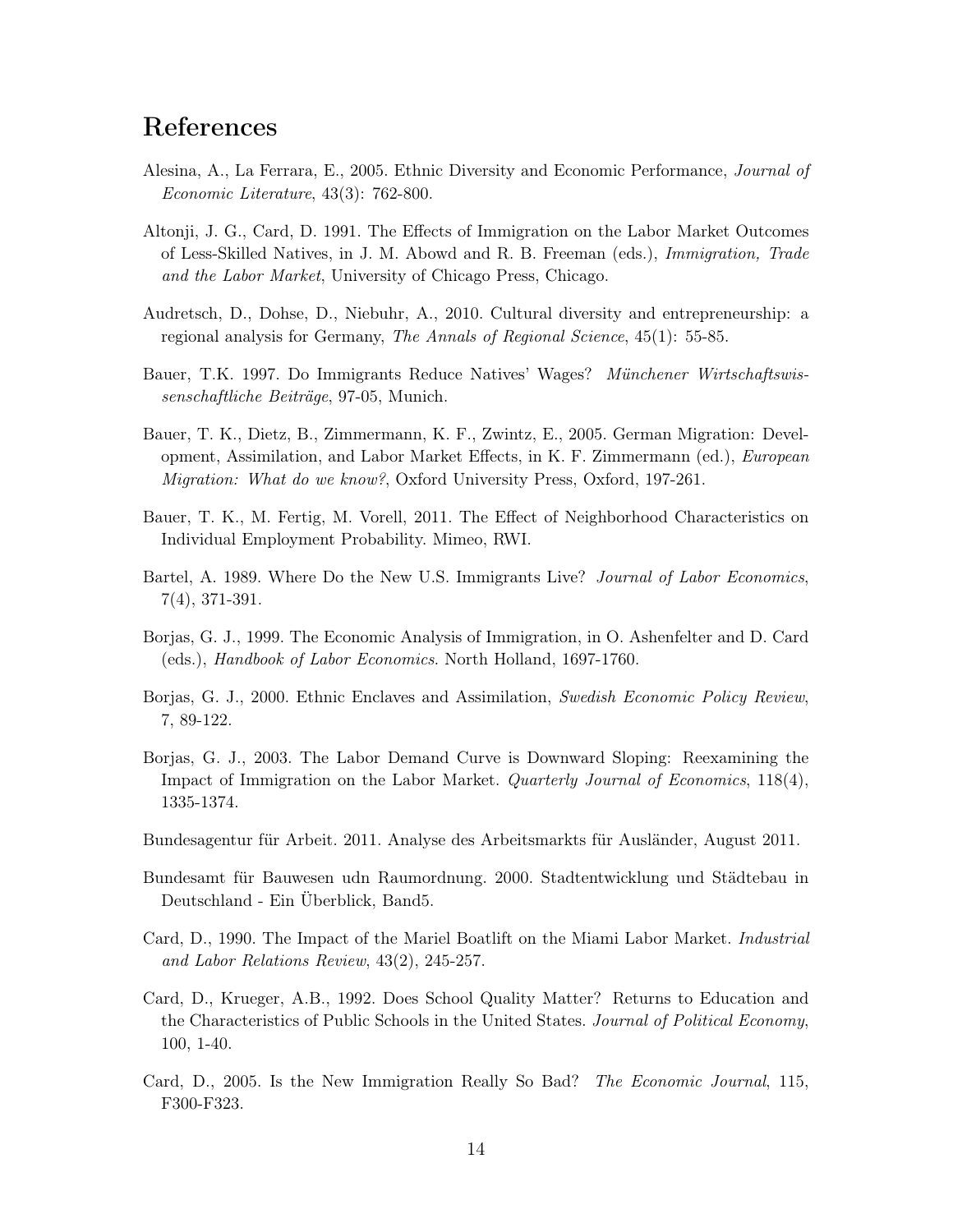- D'Amuri, F., Ottaviano, G.I.P., Peri, G. 2010. The Labor Market Impact of Immigration in Western Germany in the 1990's. European Economic Review, 54(4), 550-570.
- Danzer, A.M., Yaman, F., 2010. Ethnic Concentration and Language Fluency of Immigrants in Germany, IZA Discussion Paper No. 4742.
- DeNew, J.P., Zimmermann, K.F. 1994a. Native Wage Impacts of Foreign Labor: A Random Effects Panel Analysis. Journal of Population Economics, 7, 177-192.
- DeNew, J.P., Zimmermann, K.F. 1994b. Blue Collar Labour Vulnerability: Wage Impacts of Migration. In: G. Steinmann and R.E. Ulrich (eds.), The Economic Consequences of Immigration to Germany (Heidelberg: Physica-Verlag), 81-99.
- Dietz, F. 1988. Strukturwandel auf dem Arbeitsmarkt, Mitteilungen aus der Arbeitsmarktund Berufsforschung.
- Edin, P.-A., Fredriksson, P., Åslund, O., 2003. Ethnic Enclaves and the Economic Success of Immigrants - Evidence from a Natural Experiment, Quarterly Journal of Economics, 118(1), 329-357.
- Epstein, G.S., Gang, I.N., 2010. Migration and Culture, in: Epstein, G.S., Gang, I.N. (eds.), Migration and Culture, Frontiers of Economics and Globalization, Vol.8, Emerald.
- Friedberg, R. M., Hunt, J., 1995. The Impact of Immigrants on Host Country Wages, Employment and Growth. The Journal of Economic Perspectives, 9(2), 23-44.
- Friedberg, R. M., 2001. The Impact of Mass Migration on the Israeli Labor Market. Quarterly Journal of Economics, 116(4): 1373-1408.
- Glitz, A. 2011. The Labour Market Impact of Immigration: A Quasi-Experiment Exploiting Immigrant Location Rules in Germany. Journal of Labor Economics. Forthcoming.
- Gross, D.M., Schmitt, N., 2003. The Role of Cultural Clustering in Attracting New Immigrants. Journal of Regional Science. 43(2): 295-318.
- Haisken-DeNew, J.P., and Hahn, M., 2010. PanelWhiz: Efficient Data Extraction of Complex Panel Data Sets - An Example Using the German SOEP. Journal of Applied Social Science Studies, 130(4): 643-654.
- Hatzius, J. 1994. The Unemployment and Earnings Effects of German Immigration. Oxford Applied Economics Discussion Paper Series, 165, Oxford.
- Hunt, J., 1992. The Impact of the 1962 Repatriates from Algeria on the French Labor Market. Industrial and Labor Relations Review, 45(3), 556-572.
- Kropp, P., Schwengler, B., 2008. Abgrenzung von Wirtschaftsräumen auf Grundlage von Pendlerverflechtungen. IAB-Discussion Paper No. 41/2008.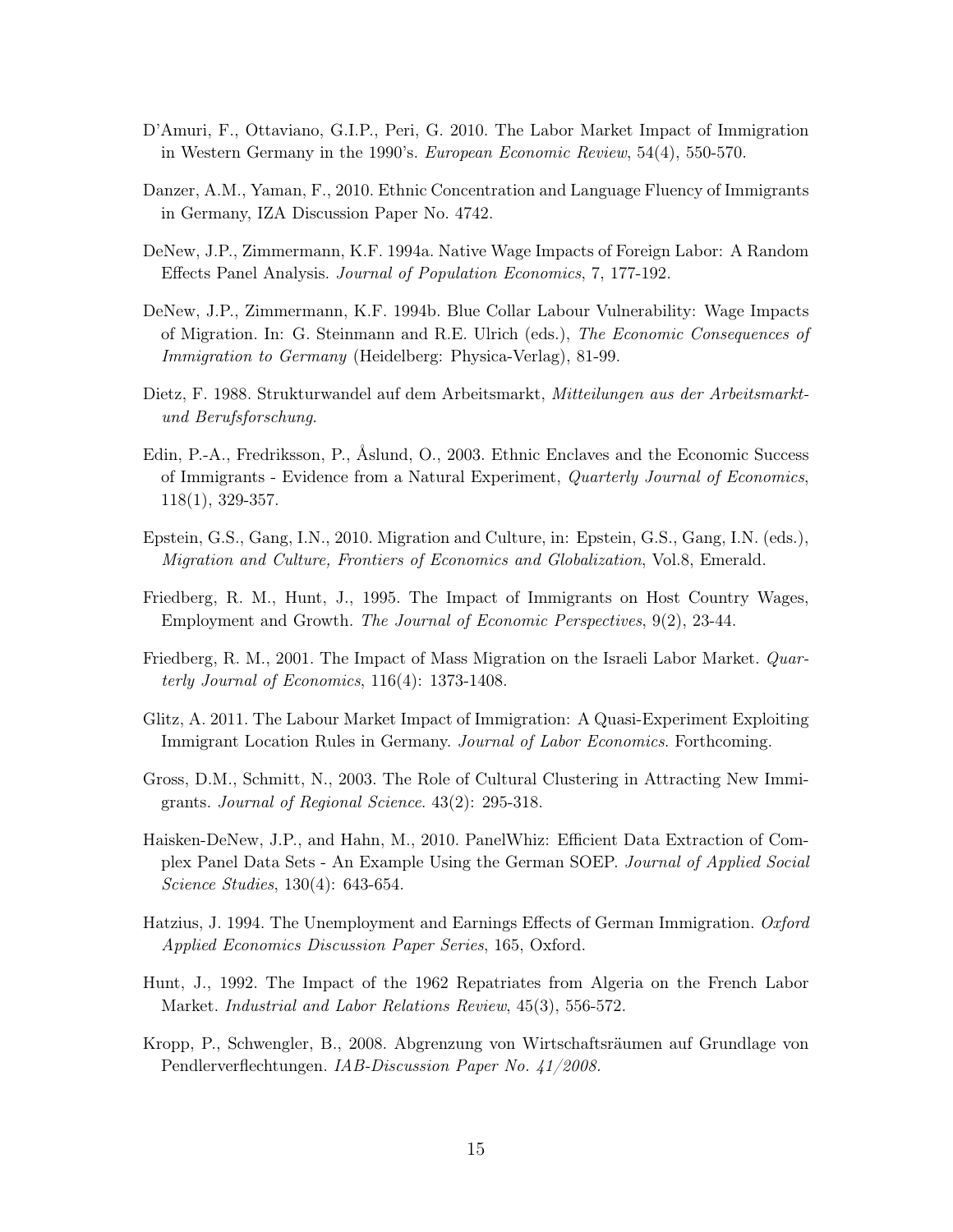- LaLonde, R. J., Topel, R. H., 1996. Economic Impact of International Migration and the Economic Performance of Immigrants, in: M. R. Rosenzweig and O. Stark (eds.), Handbook of Population and Family Economics, North Holland.
- Longhi, S., Nijkamp, P., Poot, J., 2005. A Meta-Analytic Assessment of the Effect of Immigration on Wages. Journal of Economic Surveys, 19(3), 451-477.
- Moulton, B. R., 1990. An Illustration of a Pitfall in Estimating the Effects of Aggregate Variables on Micro Units. Review of Economics and Statistics, 72, 334-338.
- Munshi, K., 2003. Networks in the Modern Economy: Mexican Migrants in the U.S. Labor Market. Quarterly Journal of Economics, 118, 549-599.
- Ottaviano, G.I.P, Peri, G., 2006. The economic value of cultural diversity: evidence from US cities. *Journal of Economic Geography*,  $6(1)$ : 9-44.
- Pischke, J.-S., Velling, J. 1997. Employment Effects of Immigration to Germany: An Analysis based on Local Labor Markets. Review of Economics and Statistics, 79, 594-604.
- Statistisches Bundesamt Wiesbaden. 1961. Gebäudezählung vom 6. Juni 1961, Heft 3, Hauptergebnisse nach Kreisen. Stuttgart und Mainz.
- Südekum, J., Wolf, K., Blien, U., 2009. Cultural Diversity and Local Labour Markets. IZA Discussion Paper No.4619.
- Winter-Ebmer, R., Zimmermann, K.F. 1999. East-West Trade and Migration: The Astro-German Case. In: R Faini, R. De Melo and K.F. Zimmermann (eds.), Trade and Factor Mobility (Cmabridge: Cambridge University Press), 296-327.
- Zimmermann, K. F., 2005. European Migration: What Do We Know? Oxford University Press: Oxford/New York.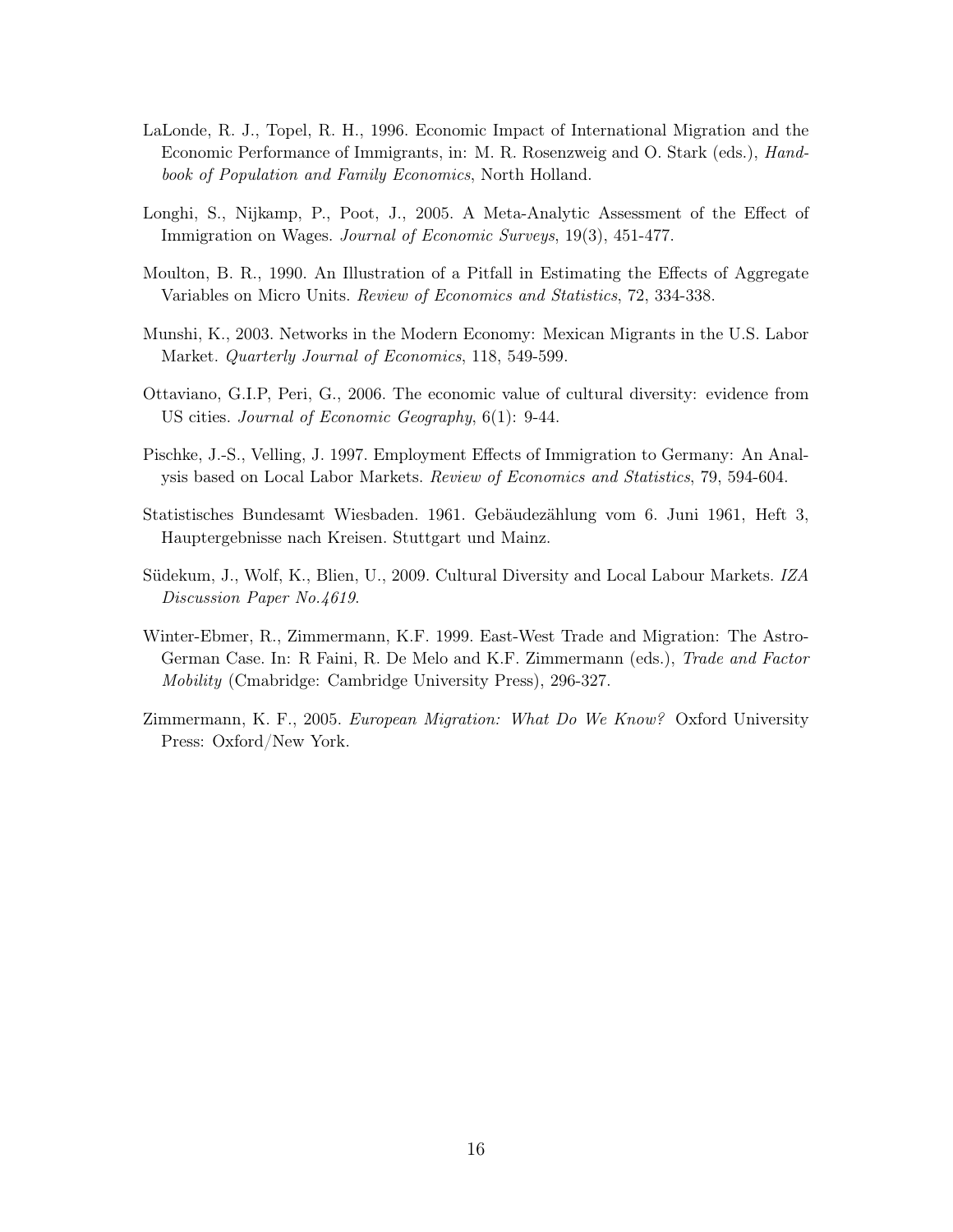## Figures and Tables



Figure 1: Relationship between IV and share of foreigners in the labor force

NOTE.–Relationship has been adjusted by the inclusion of regional fixed effects.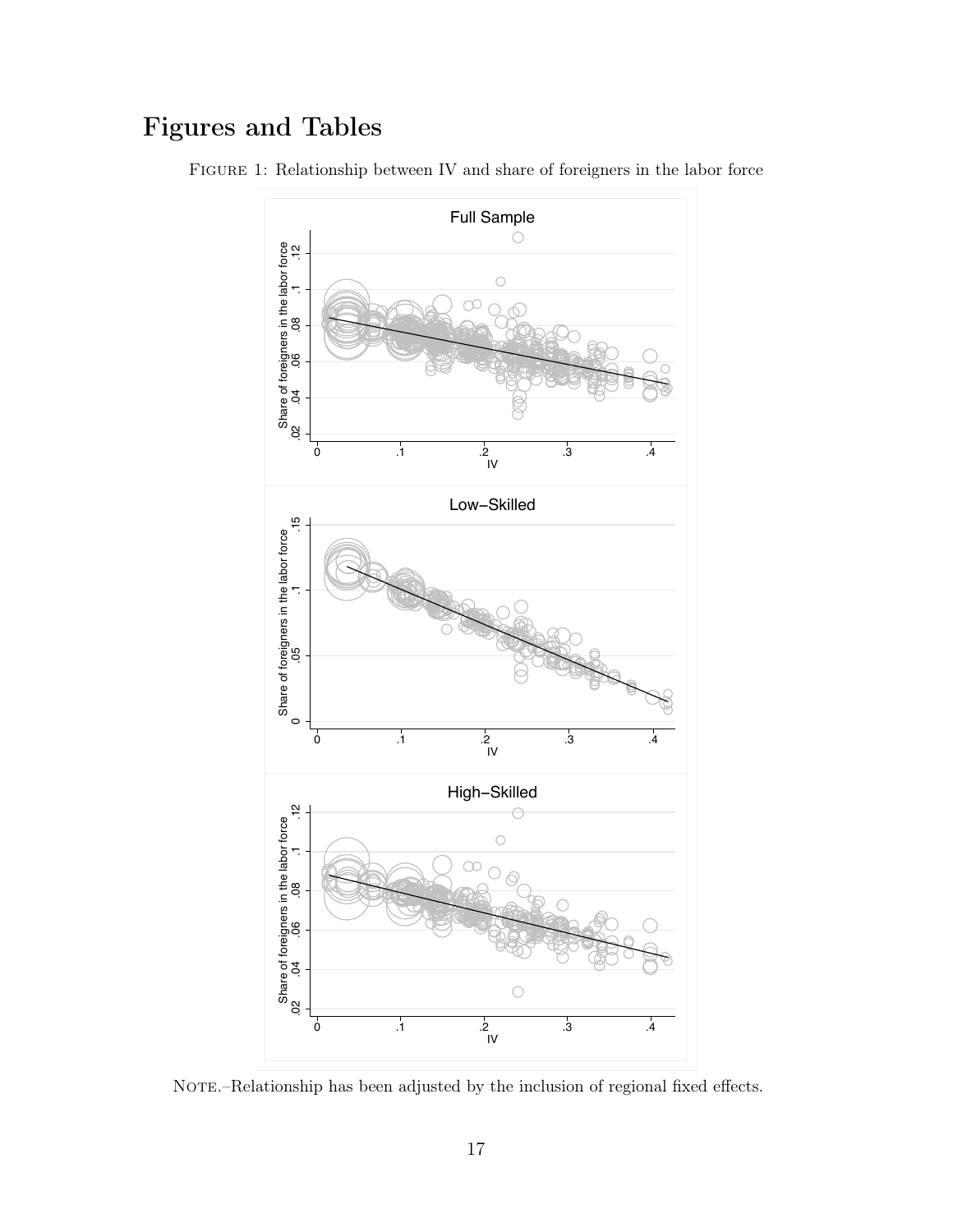|                                                | Full Sample |           | Low-Skilled |           | High-Skilled |           |
|------------------------------------------------|-------------|-----------|-------------|-----------|--------------|-----------|
|                                                | Mean        | <b>SD</b> | Mean        | <b>SD</b> | Mean         | <b>SD</b> |
| SAMPLE OF EMPLOYED                             |             |           |             |           |              |           |
| Hourly gross wage                              | 16.48       | 7.02      | 14.77       | 5.10      | 17.75        | 7.92      |
| Observations                                   | 12,637      |           | 4,810       |           | 7,827        |           |
| SAMPLE OF EMPLOYED AND NON-EMPLOYED            |             |           |             |           |              |           |
| SOCIOECONOMIC CHARACTERISTICS                  |             |           |             |           |              |           |
| Age                                            | 42.1        | 10.5      | 44.2        | 10.8      | 40.4         | 10.0      |
| Married $(\%)$                                 | 58.1        | 49.3      | 63.3        | 48.2      | 53.9         | 49.9      |
| Length of education in years                   | 12.2        | 2.6       | 10.3        | 0.9       | 13.7         | 2.4       |
| Dropout, No School Degree $(\%)$               | 2.1         | 14.4      | 4.7         | 21.2      |              |           |
| Secondary School Degree $(\%)$                 | 41.8        | 49.3      | 93.1        | 25.4      |              |           |
| Other Degree $(\%)$                            | 1.0         | 9.8       | 2.2         | 14.6      |              |           |
| Technical School Degree $(\%)$                 | 7.6         | 26.5      |             |           | 13.8         | 34.5      |
| Intermediate School Degree $(\%)$              | 27.9        | 44.9      |             |           | 50.7         | 50.0      |
| Upper Secondary Degree $(\%)$                  | 19.6        | 39.7      |             |           | $35.6\,$     | 47.9      |
| Currently registered unemployed $(\%)$         | 9.3         | 29.1      | 14.1        | 34.8      | 5.4          | 22.7      |
| Full-time employed $(\%)$                      | 87.6        | $33.0\,$  | 84.4        | $36.3\,$  | 90.2         | 29.7      |
| Part-time employed $(\%)$                      | 3.1         | 17.2      | 1.5         | 12.1      | 4.3          | 20.4      |
| Potential labor market experience              | 24.0        | 11.0      | 28.0        | 10.6      | 20.7         | 10.2      |
| NEIGHBORHOOD CHARACTERISTICS                   |             |           |             |           |              |           |
| Share of foreigners in the labor force $(\%)$  | 11.5        | 3.6       | 11.2        | 3.6       | 11.8         | 3.6       |
| Unemployement rate $(\%)$                      | 8.4         | 3.1       | 8.4         | 2.8       | 8.4          | 3.4       |
| Share of untrained workers $(\%)$              | 15.9        | 2.4       | 16.1        | 2.5       | 15.7         | 2.4       |
| Share of workers with university degree $(\%)$ | 8.5         | 2.4       | 8.1         | 2.4       | 8.7          | 2.5       |
| Share of 20-30 year old workers $(\%)$         | 21.6        | 1.4       | 21.6        | 1.4       | 21.6         | 1.4       |
| Share of 50-65 year old workers $(\%)$         | 22.8        | 1.3       | 22.7        | 1.3       | 22.9         | 1.2       |
| Population density                             | 479.6       | 449.3     | 497.6       | 481.6     | 465.0        | 420.7     |
| Observations                                   | 13,755      |           | 5,525       |           | 8,230        |           |

Table 1: Summary Statistics

NOTE.–Weighted numbers based on weights provided by the SOEP.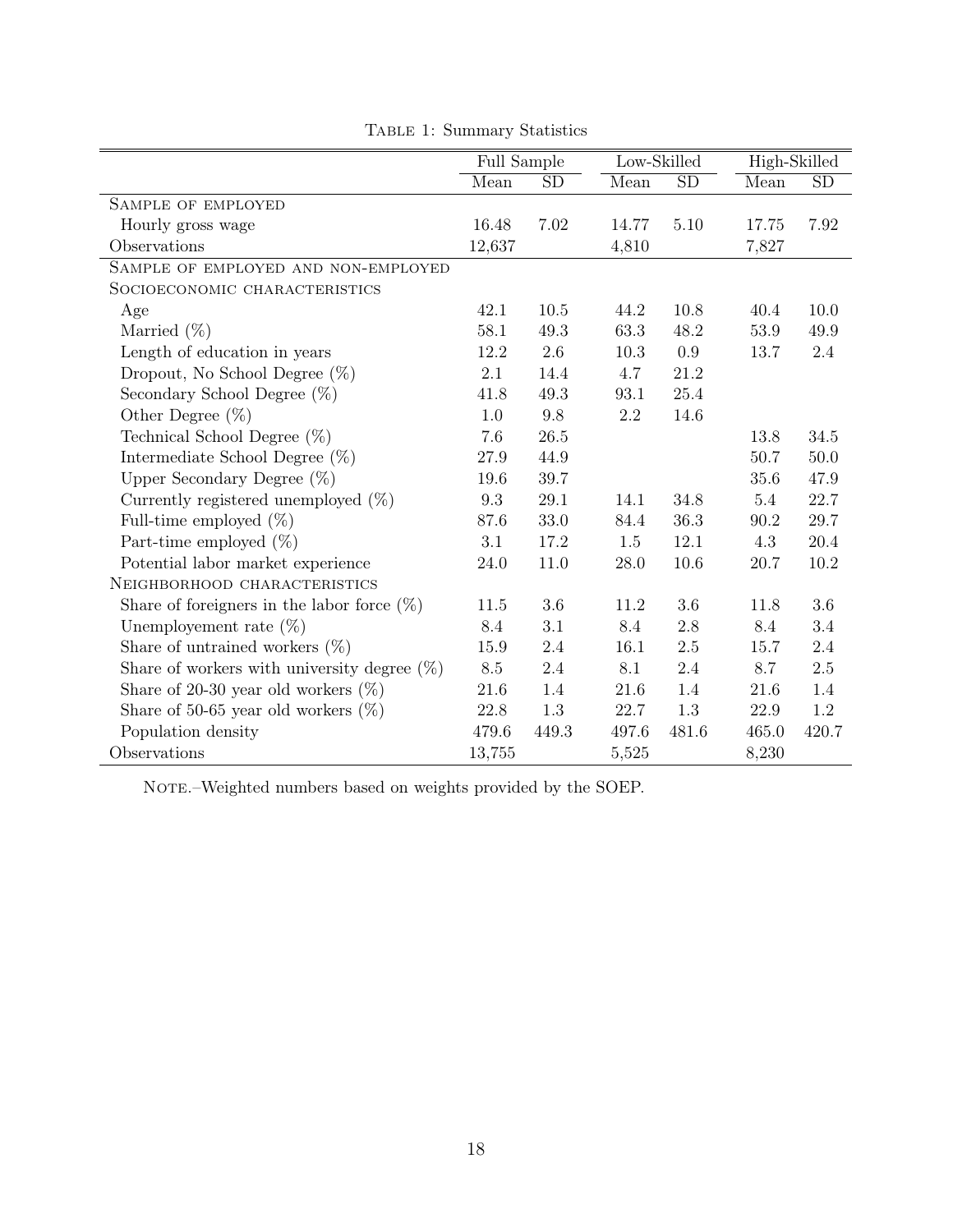|                                                                     | DEPENDENT VARIABLE |           |              |           |  |
|---------------------------------------------------------------------|--------------------|-----------|--------------|-----------|--|
|                                                                     | Wage               |           | Unemployment |           |  |
|                                                                     | Coef.              | <b>SE</b> | Coef.        | SE        |  |
| Socioeconomic characteristics                                       |                    |           |              |           |  |
| Married                                                             | $0.099***$         | 0.011     | $-0.054***$  | 0.013     |  |
| Dropout, No School Degree                                           | $-0.034$           | 0.047     | $0.121**$    | 0.046     |  |
| Other Degree                                                        | 0.042              | 0.049     | $-0.008$     | 0.042     |  |
| Technical School Degree                                             | $0.203***$         | 0.021     | $-0.064***$  | 0.013     |  |
| Intermediate School Degree                                          | $0.091***$         | 0.015     | $-0.055***$  | 0.009     |  |
| <b>Upper Secondary Degree</b>                                       | $0.270***$         | 0.021     | $-0.089***$  | $0.009\,$ |  |
| Potential labor market experience                                   | $0.036***$         | 0.003     | $-0.013***$  | 0.002     |  |
| Pot. labor market experience <sup>2</sup> $\times$ 10 <sup>-2</sup> | $-0.054***$        | 0.005     | $0.029***$   | 0.003     |  |
| Part-time employed                                                  | $-0.151***$        | 0.028     |              |           |  |
| Neighborhood characteristics                                        |                    |           |              |           |  |
| Share of foreigners in the labor force                              | 0.499              | 0.635     | $-1.261**$   | 0.549     |  |
| Unemployement rate                                                  | 0.412              | 0.295     | 0.336        | 0.298     |  |
| Share of untrained workers                                          | 0.892              | 0.554     | 0.542        | 0.469     |  |
| Share of workers with university degree                             | 0.282              | 0.746     | $-0.204$     | 0.696     |  |
| Share of 20-30 year old workers                                     | $-0.140$           | 0.714     | $-1.174$     | 0.877     |  |
| Share of 50-65 year old workers                                     | 0.206              | 0.914     | $-0.491$     | 0.653     |  |
| Population density (in $1,000$ )                                    | 0.105              | 0.978     | $-0.475$     | 0.392     |  |
| Constant                                                            | $1.840***$         | 0.675     | $0.907**$    | 0.410     |  |
| Occupation fixed effects                                            | Yes                |           | No           |           |  |
| Year and region fixed effects                                       | Yes                |           | Yes          |           |  |
| $\mathrm{R}^2$                                                      | 0.348              |           | 0.057        |           |  |
| $\mathbf{F}$                                                        | 148.398            |           | 19.446       |           |  |
| N                                                                   | 12,637             |           | 13,755       |           |  |

Table 2: Wage and Unemployment Regressions (OLS)

NOTE.–Robust standard errors were adjusted for repeated observations within regions. Secondary school degree is base category.

\* p<0.10, \*\* p<0.05, \*\*\* p<0.01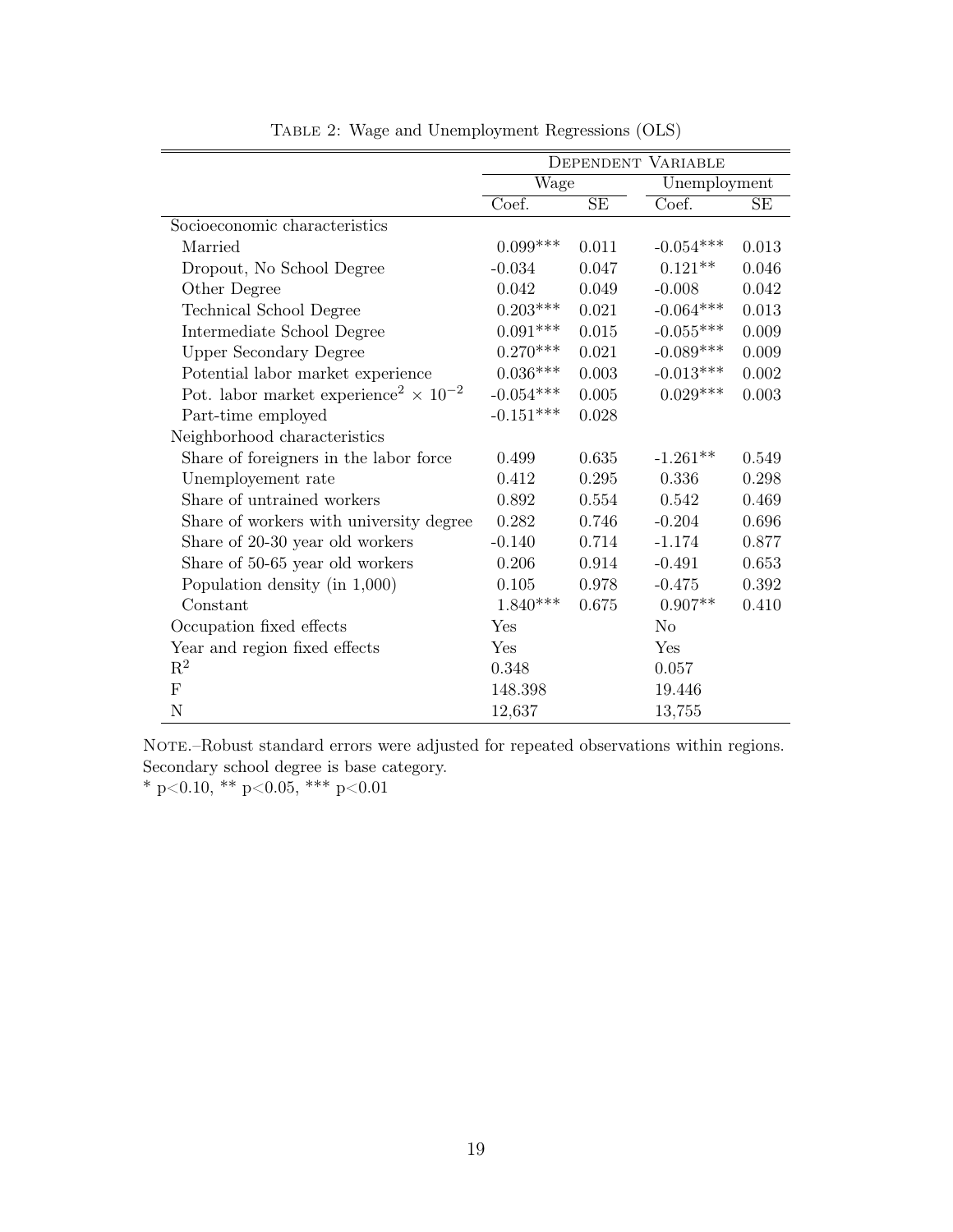|                                        | <b>DEPENDENT VARIABLE</b> |                |                  |                   |                |                  |
|----------------------------------------|---------------------------|----------------|------------------|-------------------|----------------|------------------|
|                                        | Wage<br>Unemployment      |                |                  |                   |                |                  |
|                                        | $\left( 1\right)$         | (2)            | $\overline{(3)}$ | $\left( 4\right)$ | (5)            | $\overline{(6)}$ |
| <b>FULL SAMPLE</b>                     |                           |                |                  |                   |                |                  |
| Share of foreigners in the labor force | $1.499**$                 | 0.958          | 0.499            | $-1.413***$       | $-1.203***$    | $-1.261**$       |
|                                        | (0.572)                   | (0.585)        | (0.635)          | (0.450)           | (0.449)        | (0.549)          |
| Year and region fixed effects          | Yes                       | Yes            | Yes              | Yes               | Yes            | Yes              |
| Socioeconomic characteristics          | $\rm No$                  | Yes            | Yes              | $\rm No$          | Yes            | Yes              |
| Neighborhood characteristics           | No                        | No             | Yes              | N <sub>o</sub>    | N <sub>o</sub> | Yes              |
| $\mathbf{R}^2$                         | 0.023                     | 0.348          | 0.348            | 0.002             | 0.056          | 0.057            |
| Observations                           |                           | 12,637         |                  |                   | 13,755         |                  |
| LOW-SKILLED                            |                           |                |                  |                   |                |                  |
| Share of foreigners in the labor force | $2.109**$                 | $1.271*$       | 0.871            | $-1.349$          | $-1.158$       | $-0.949$         |
|                                        | (0.853)                   | (0.763)        | (0.883)          | (0.921)           | (0.913)        | (0.859)          |
| Year and region fixed effects          | Yes                       | Yes            | Yes              | Yes               | Yes            | Yes              |
| Socioeconomic characteristics          | N <sub>o</sub>            | Yes            | Yes              | N <sub>o</sub>    | Yes            | Yes              |
| Neighborhood characteristics           | No                        | N <sub>o</sub> | Yes              | N <sub>o</sub>    | No             | Yes              |
| $\mathbf{R}^2$                         | 0.021                     | 0.213          | 0.213            | 0.005             | 0.057          | 0.059            |
| Observations                           |                           | 4,810          |                  |                   | 5,525          |                  |
| HIGH-SKILLED                           |                           |                |                  |                   |                |                  |
| Share of foreigners in the labor force | 0.744                     | 0.951          | 0.249            | $-1.098$          | $-1.022$       | $-1.050$         |
|                                        | (0.825)                   | (0.753)        | (0.754)          | (0.730)           | (0.709)        | (0.753)          |
| Year and region fixed effects          | Yes                       | Yes            | Yes              | Yes               | Yes            | Yes              |
| Socioeconomic characteristics          | N <sub>o</sub>            | Yes            | Yes              | N <sub>o</sub>    | Yes            | Yes              |
| Neighborhood characteristics           | No                        | N <sub>o</sub> | Yes              | No                | No             | Yes              |
| $\mathbf{R}^2$                         | 0.021                     | 0.357          | 0.357            | 0.001             | 0.034          | 0.034            |
| Observations                           |                           | 7,827          |                  |                   | 8,230          |                  |

Table 3: OLS Estimates

NOTE.–See note to Table 2.

\* p<0.10, \*\* p<0.05, \*\*\* p<0.01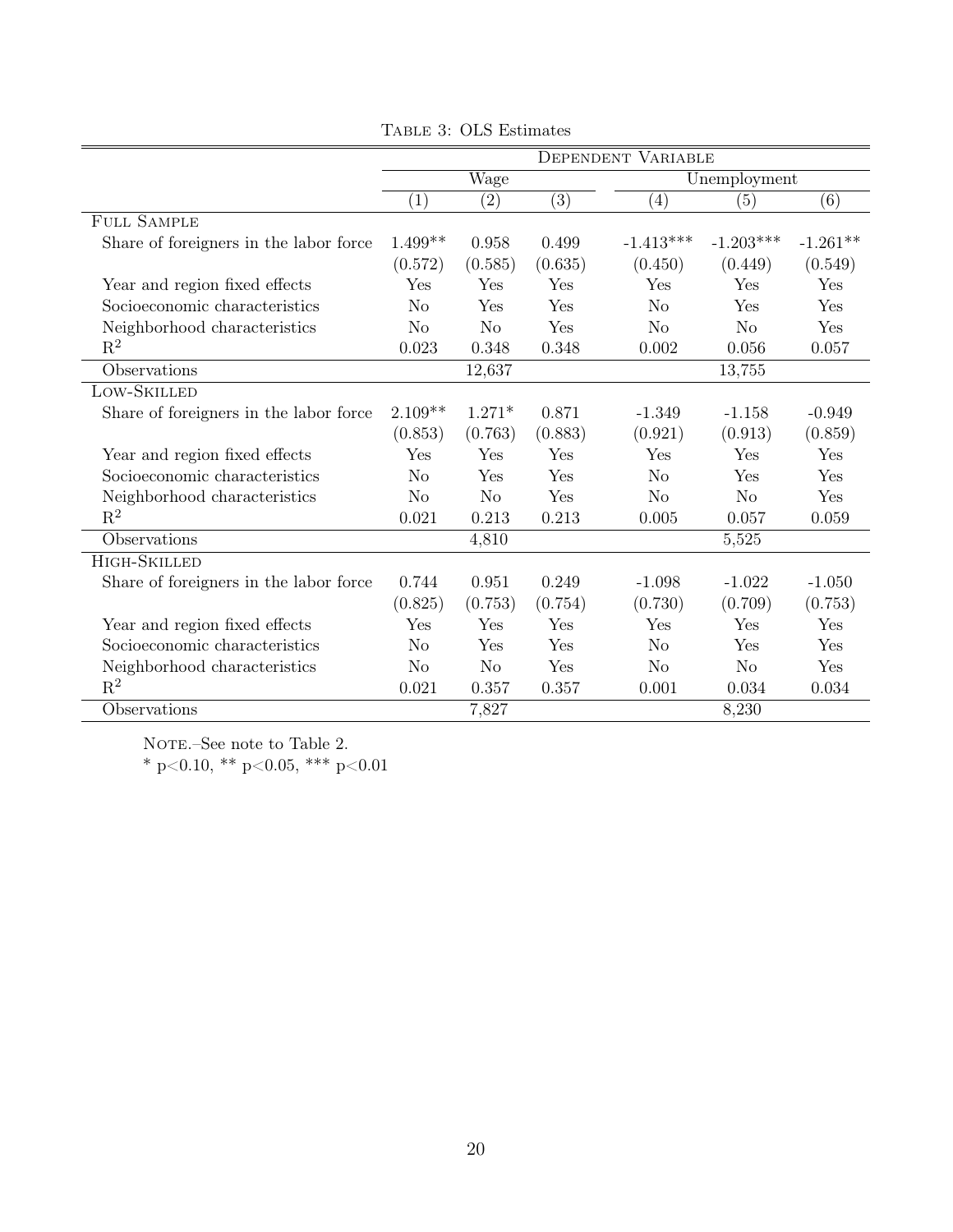|                                             | <b>MODEL</b>   |                  |                  |              |                  |                  |  |
|---------------------------------------------|----------------|------------------|------------------|--------------|------------------|------------------|--|
|                                             | Wage           |                  |                  | Unemployment |                  |                  |  |
|                                             | (1)            | $\overline{(2)}$ | $\overline{(3)}$ | (4)          | $\overline{(5)}$ | $\overline{(6)}$ |  |
| <b>FULL SAMPLE</b>                          |                |                  |                  |              |                  |                  |  |
| Share of buildings built before 1870 (1961) | $-0.075***$    | $-0.075***$      | $-0.126***$      | $-0.075***$  | $-0.075***$      | $-0.127***$      |  |
|                                             | (0.009)        | (0.009)          | (0.016)          | (0.009)      | (0.009)          | (0.015)          |  |
| Year and region fixed effects               | Yes            | Yes              | Yes              | Yes          | Yes              | Yes              |  |
| Socioeconomic characteristics               | No             | Yes              | Yes              | No           | Yes              | Yes              |  |
| Neighborhood characteristics                | N <sub>o</sub> | $\rm No$         | Yes              | $\rm No$     | No               | Yes              |  |
| Shea $R^2$                                  | 0.048          | 0.048            | 0.145            | 0.051        | 0.051            | 0.156            |  |
| $R^2$                                       | 0.214          | 0.214            | 0.496            | 0.214        | 0.215            | 0.503            |  |
| F (excluded instrument)                     | 67.138         | 67.571           | 64.535           | 75.146       | 75.604           | 68.812           |  |
| Observations                                |                | 12,637           |                  |              | 13,755           |                  |  |
| LOW-SKILLED                                 |                |                  |                  |              |                  |                  |  |
| Share of buildings built before 1870 (1961) | $-0.081***$    | $-0.080***$      | $-0.127***$      | $-0.079***$  | $-0.078***$      | $-0.128***$      |  |
|                                             | (0.013)        | (0.013)          | (0.019)          | (0.011)      | (0.011)          | (0.019)          |  |
| Year and region fixed effects               | Yes            | Yes              | Yes              | Yes          | Yes              | Yes              |  |
| Socioeconomic characteristics               | No             | Yes              | Yes              | No           | Yes              | Yes              |  |
| Neighborhood characteristics                | $\rm No$       | No               | Yes              | $\rm No$     | No               | Yes              |  |
| $R^2$                                       | 0.182          | 0.183            | 0.496            | 0.187        | 0.188            | 0.506            |  |
| Shea $\mathbf{R}^2$                         | 0.035          | 0.035            | 0.113            | 0.037        | 0.036            | 0.123            |  |
| F (excluded instrument)                     | 38.835         | 37.608           | 42.698           | 47.759       | 47.924           | 46.060           |  |
| Observations                                |                | 4,810            |                  |              | 5,525            |                  |  |
| HIGH-SKILLED                                |                |                  |                  |              |                  |                  |  |
| Share of buildings built before 1870 (1961) | $-0.074***$    | $-0.074***$      | $-0.125***$      | $-0.074***$  | $-0.074***$      | $-0.126***$      |  |
|                                             | (0.008)        | (0.008)          | (0.014)          | (0.008)      | (0.008)          | (0.014)          |  |
| Year and region fixed effects               | Yes            | Yes              | Yes              | Yes          | Yes              | Yes              |  |
| Socioeconomic characteristics               | N <sub>o</sub> | Yes              | Yes              | No           | Yes              | Yes              |  |
| Neighborhood characteristics                | N <sub>o</sub> | $\rm No$         | Yes              | $\rm No$     | $\rm No$         | Yes              |  |
| $\mathbf{R}^2$                              | 0.240          | 0.241            | 0.501            | 0.239        | 0.239            | 0.507            |  |
| Shea $\mathbf{R}^2$                         | 0.059          | 0.059            | 0.160            | 0.063        | 0.063            | 0.172            |  |
| F (excluded instrument)                     | 76.051         | 76.704           | 77.883           | 81.919       | 82.282           | 84.062           |  |
| Observations                                |                | 7,827            |                  |              | 8,230            |                  |  |

|  | TABLE 4: IV Estimates: First Stage |  |
|--|------------------------------------|--|
|  |                                    |  |

NOTE.–See note to Table 2.

\* p<0.10, \*\* p<0.05, \*\*\* p<0.01